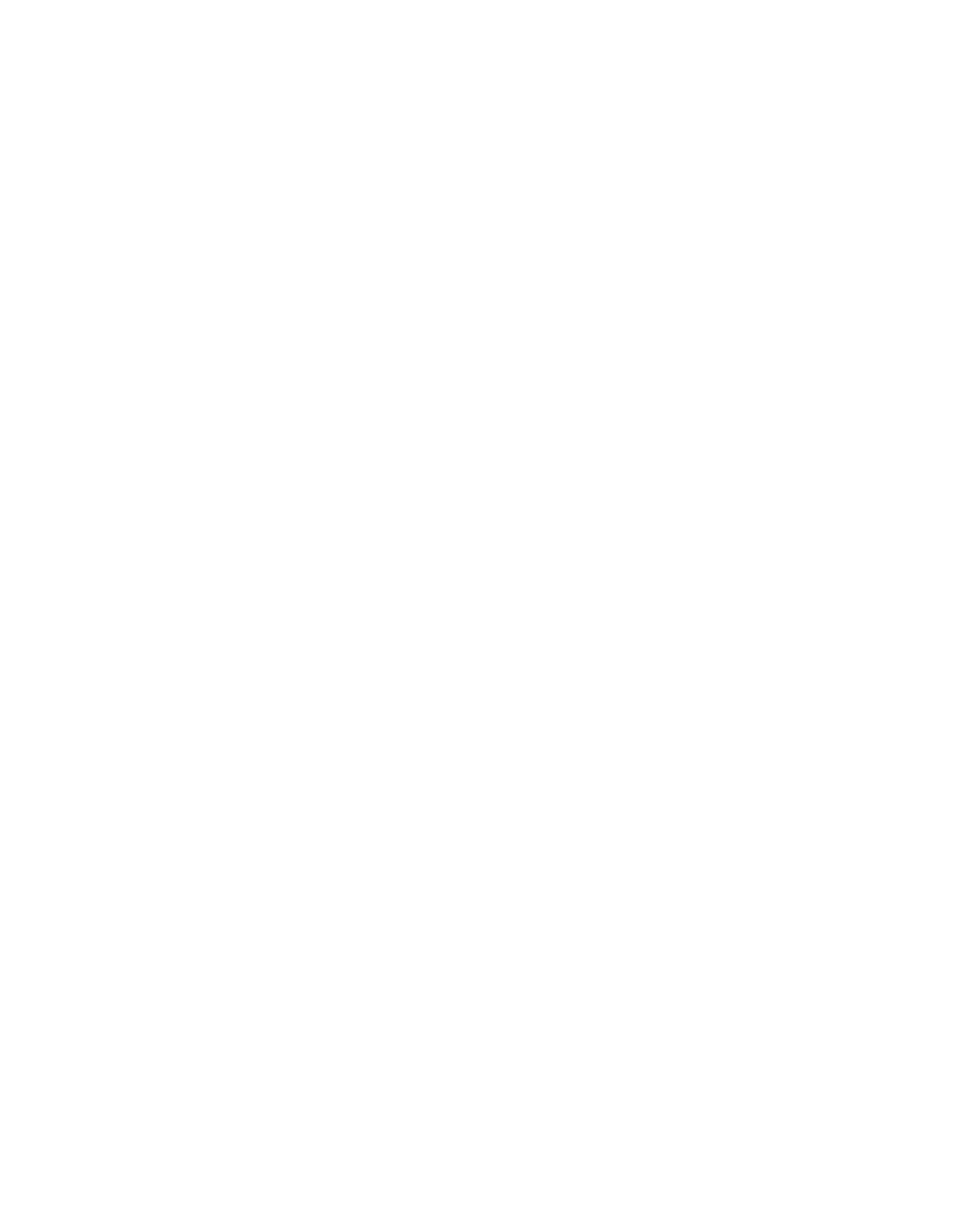

# **Software Process Improvement Works!**

# **Advanced Information Services Inc.**

CMU/SEI-99-TR-027 ESC-TR-99-026

Pat Ferguson Gloria Leman Prasad Perini Susan Renner Girish Seshagiri

*November 1999*

**Advanced Informations Services**

Unlimited distribution subject to the copyright.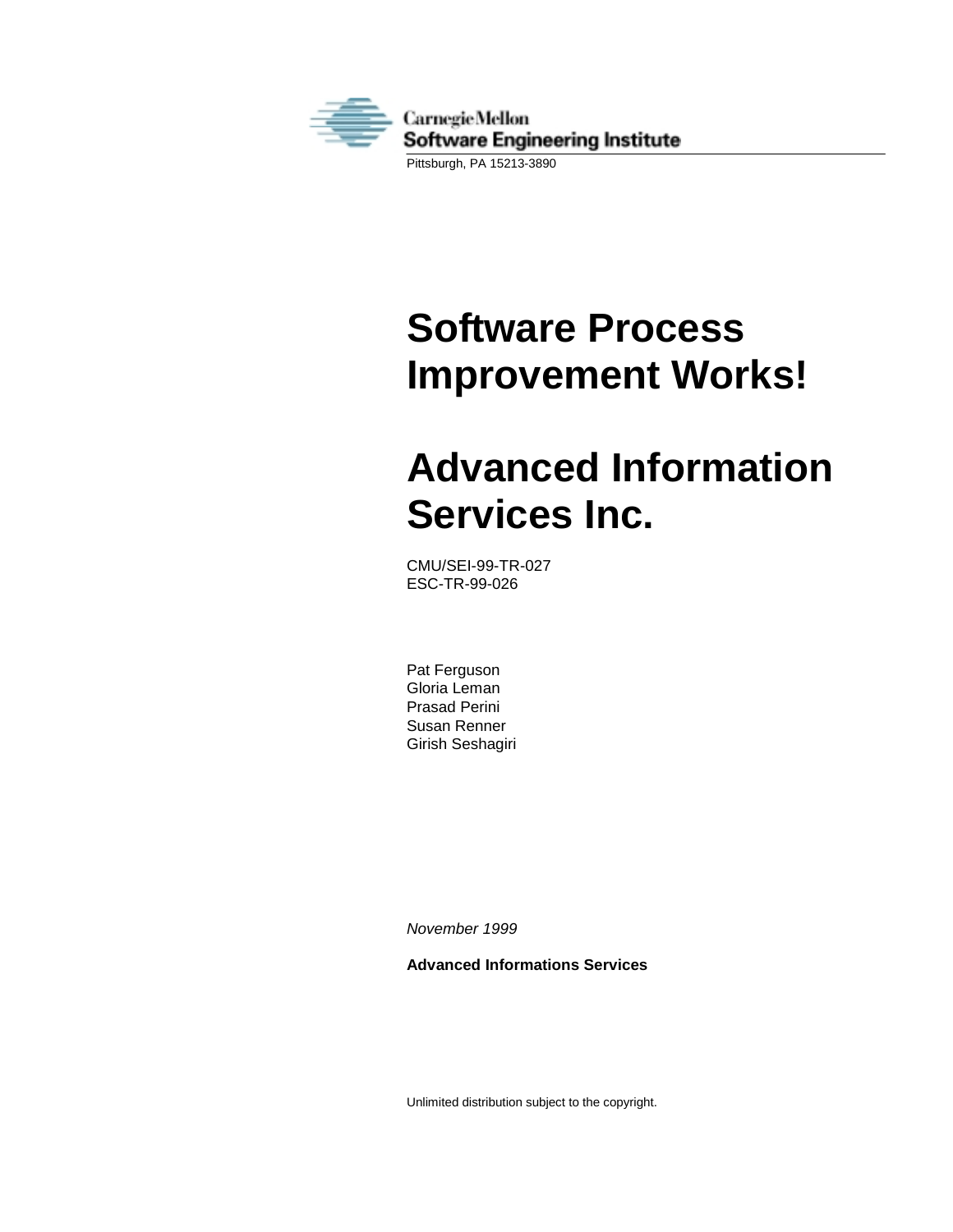This work is sponsored by Advanced Information Services Inc. The Software Engineering Institute is a federally funded research and development center sponsored by the U.S. Department of Defense.

Copyright 1999 by Carnegie Mellon University.

#### NO WARRANTY

THIS CARNEGIE MELLON UNIVERSITY AND SOFTWARE ENGINEERING INSTITUTE MATERIAL IS FURNISHED ON AN "AS-IS" BASIS. CARNEGIE MELLON UNIVERSITY MAKES NO WARRANTIES OF ANY KIND, EITHER EXPRESSED OR IMPLIED, AS TO ANY MATTER INCLUDING, BUT NOT LIMITED TO, WARRANTY OF FITNESS FOR PURPOSE OR MERCHANTABILITY, EXCLUSIVITY, OR RESULTS OBTAINED FROM USE OF THE MATERIAL. CARNEGIE MELLON UNIVERSITY DOES NOT MAKE ANY WARRANTY OF ANY KIND WITH RESPECT TO FREEDOM FROM PATENT, TRADEMARK, OR COPYRIGHT INFRINGEMENT.

Use of any trademarks in this report is not intended in any way to infringe on the rights of the trademark holder.

Internal use. Permission to reproduce this document and to prepare derivative works from this document for internal use is granted, provided the copyright and "No Warranty" statements are included with all reproductions and derivative works.

External use. Requests for permission to reproduce this document or prepare derivative works of this document for external and commercial use should be addressed to the SEI Licensing Agent.

This work was created in the performance of Federal Government Contract Number F19628-95-C-0003 with Carnegie Mellon University for the operation of the Software Engineering Institute, a federally funded research and development center. The Government of the United States has a royalty-free government-purpose license to use, duplicate, or disclose the work, in whole or in part and in any manner, and to have or permit others to do so, for government purposes pursuant to the copyright license under the clause at 52.227-7013.

For information about purchasing paper copies of SEI reports, please visit the publications portion of our Web site (http://www.sei.cmu.edu/publications/pubweb.html).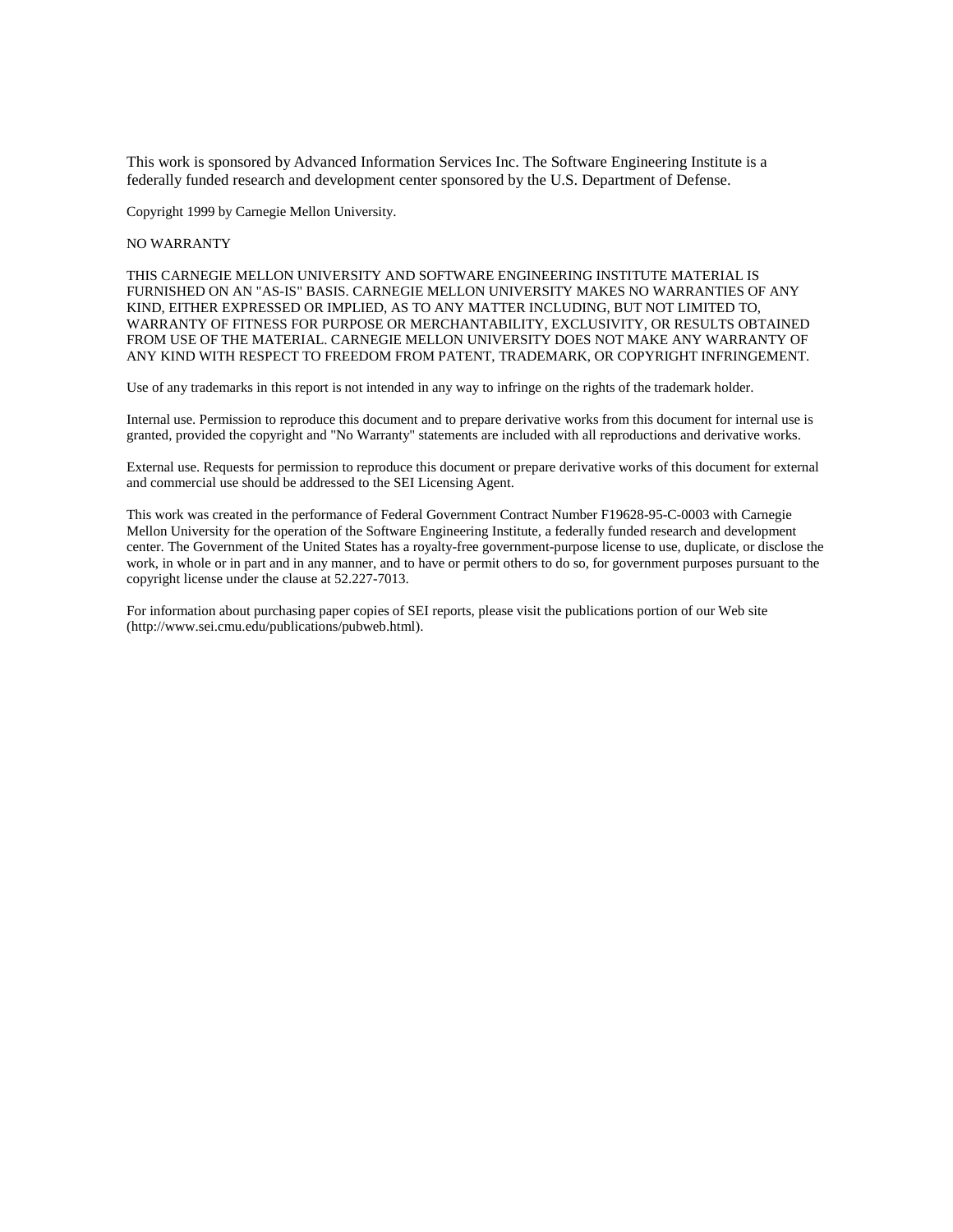# **Table of Contents**

|              | <b>Preface</b>  |                        |                                            | v   |
|--------------|-----------------|------------------------|--------------------------------------------|-----|
|              | <b>Abstract</b> |                        |                                            | vii |
| 1            |                 | <b>Background</b>      |                                            | 1   |
|              | 1.1             | History                |                                            | 1   |
|              | 1.2             |                        | <b>Business Needs and Software Process</b> |     |
|              |                 |                        | Improvement                                | 1   |
|              | 1.3             |                        | <b>Process Improvement Strategy</b>        | 2   |
| $\mathbf{2}$ |                 |                        | <b>Continuous Process Improvement</b>      |     |
|              |                 | <b>Mechanisms</b>      |                                            | 3   |
|              | 2.1             |                        | Organization Infrastructure                | 3   |
|              | 2.2             |                        | Project Processes and Capability Maturity  |     |
|              |                 | Model                  |                                            | 4   |
|              |                 | 2.2.1                  | Project Management                         | 5   |
|              |                 | 2.2.2                  | Software Engineering                       | 8   |
|              | 2.3             |                        | <b>Organization Processes</b>              | 12  |
|              |                 | 2.3.1                  | Process Improvement Proposal               | 12  |
|              |                 | 2.3.2                  | <b>Training Program</b>                    | 12  |
|              | 2.4             |                        | <b>Process Maturity Assessment</b>         | 13  |
|              |                 | 2.4.1                  | Self-Assessment                            | 13  |
|              |                 | 2.4.2                  | <b>CMM-Based Assessment for Internal</b>   |     |
|              |                 |                        | Process Improvement                        | 14  |
| 3            |                 | <b>Results</b>         |                                            | 17  |
|              | 3.1             |                        | Schedule and Effort Predictability         | 17  |
|              | 3.2             |                        | Quality & Productivity                     | 19  |
|              | 3.3             |                        | <b>Individual Software Engineer</b>        | 21  |
|              | 3.4             |                        | <b>Process Culture</b>                     | 24  |
|              |                 | 3.4.1                  | <b>Individual Anecdotes</b>                | 25  |
| 4            |                 | <b>Corporate Links</b> |                                            | 27  |
|              | 4.1             |                        | <b>Balanced Scorecard</b>                  | 27  |
|              |                 | 4.1.1                  | <b>Financial Perspective</b>               | 28  |
|              |                 | 4.1.2                  | <b>Customer Perspective</b>                | 28  |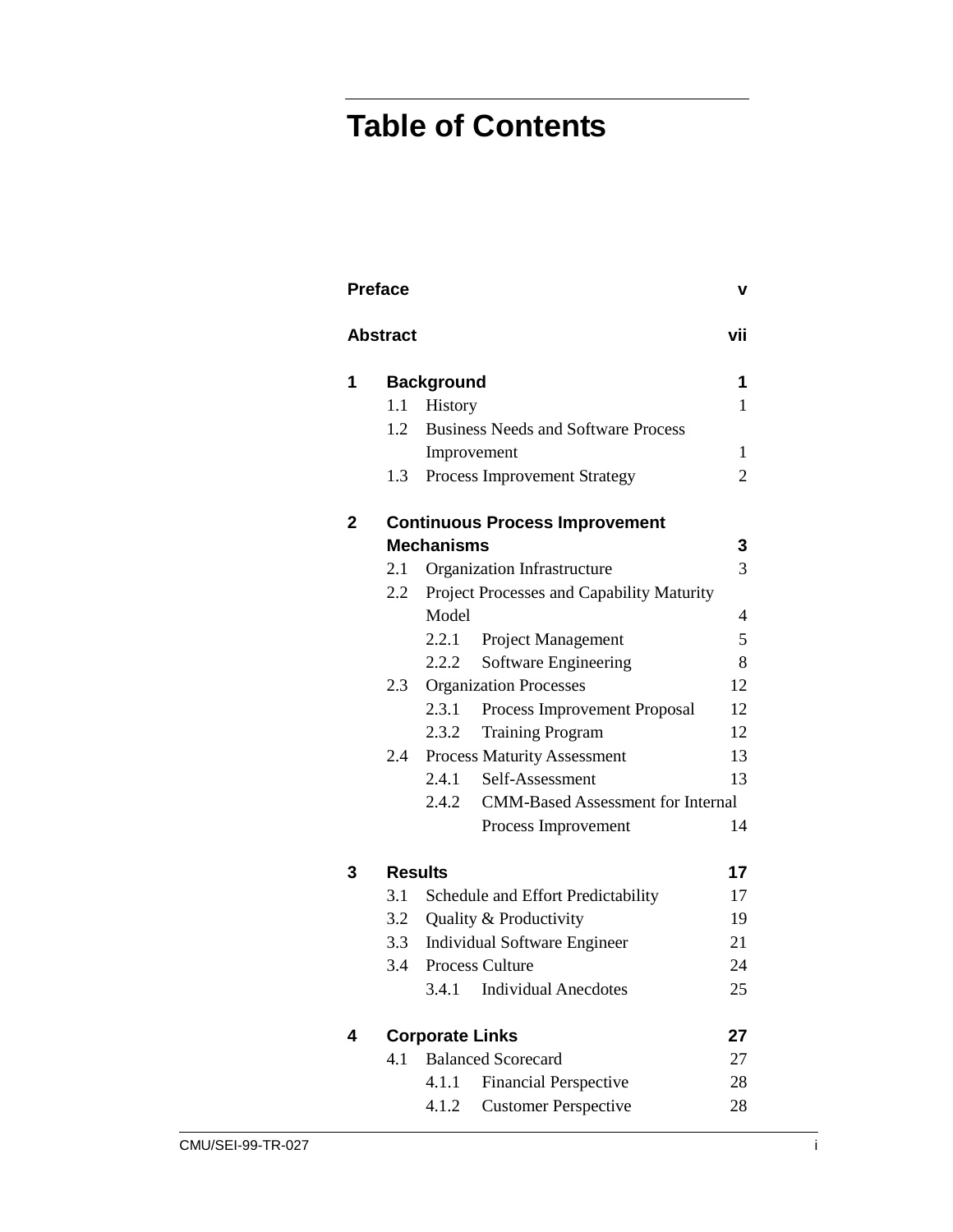|                    |                                    | 4.1.3 Employee Perspective          | 29 |
|--------------------|------------------------------------|-------------------------------------|----|
| 4.2                | <b>People Management Processes</b> |                                     |    |
|                    | 4.2.1                              | Role of Software Engineer In        |    |
|                    |                                    | Software Process Improvement        | 31 |
|                    | 4.2.2                              | Role of Project Manager in Software |    |
|                    |                                    | Process Improvement                 | 31 |
| 4.3                |                                    | Long-Range Plan                     | 31 |
|                    |                                    |                                     |    |
| <b>Appendix A:</b> |                                    | The AIS Approach to the             |    |
|                    |                                    | <b>Balanced Scorecard</b>           | 33 |
|                    |                                    |                                     |    |

| <b>References</b> | 35 |  |
|-------------------|----|--|
|                   |    |  |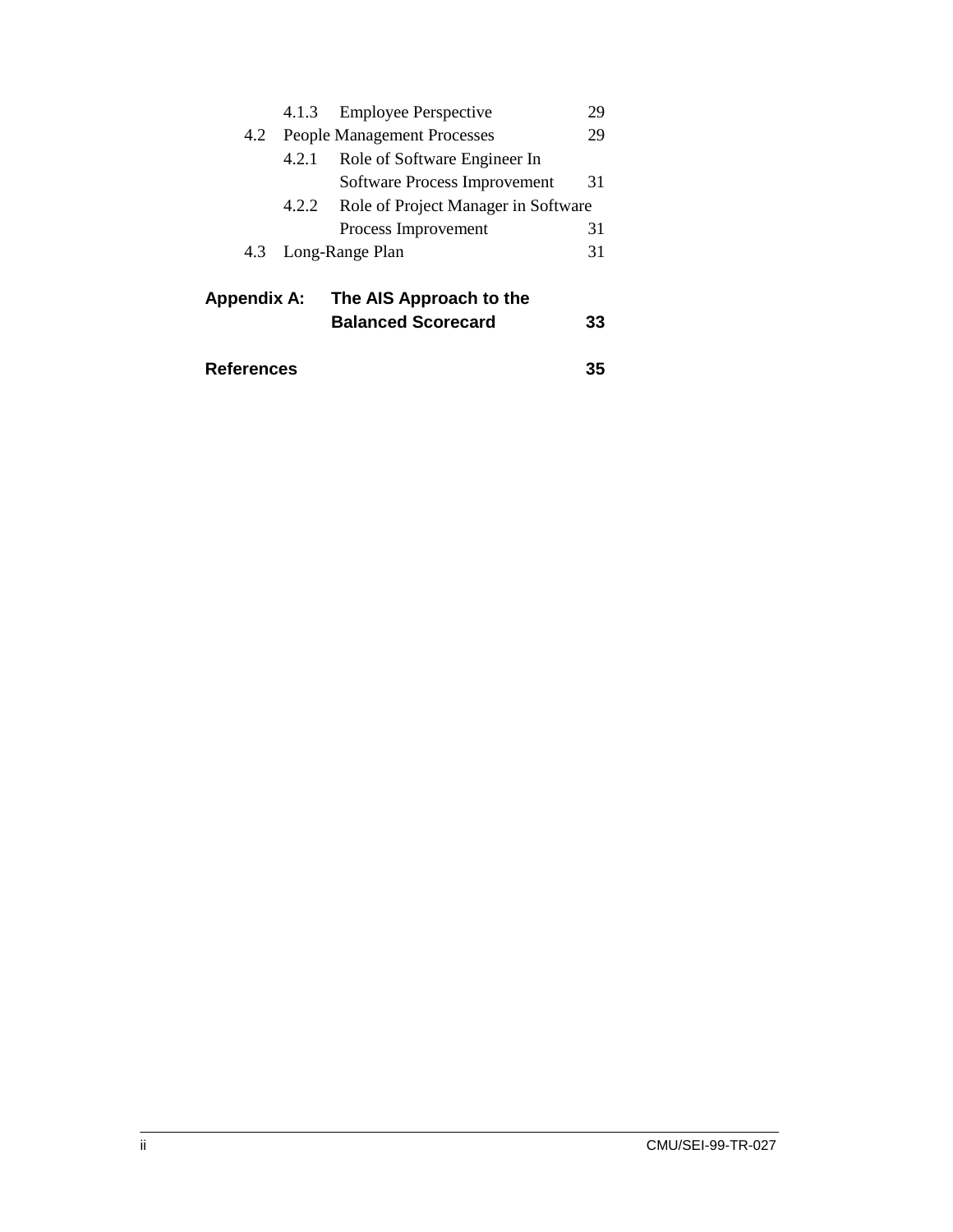# **List of Figures**

| Figure 1: | Organization Infrastructure                            | 4  |
|-----------|--------------------------------------------------------|----|
| Figure 2: | Project Planning Process (1)                           | 6  |
| Figure 3: | Project Planning Process (2)                           | 7  |
| Figure 4: | Project Tracking & Control Processes                   | 8  |
| Figure 5: | <b>Software Engineering Processes</b>                  | 9  |
| Figure 6: | Individual Planned vs. Actual Earned Value 10          |    |
| Figure 7: | <b>Individual Planned vs. Actual Hours</b>             | 11 |
| Figure 8: | Project Planned vs. Actual Earned Value                | 11 |
| Figure 9: | Project Planned vs. Actual Hours                       | 12 |
|           | Figure 10: Schedule Deviation Individual Value Control |    |
|           | <b>Chart - Commercial Systems</b>                      | 18 |
|           | Figure 11: Effort Deviation Individual Value Control   |    |
|           | <b>Chart - Commercial Systems</b>                      | 19 |
|           | Figure 12: System Test Data                            | 20 |
|           | Figure 13: Acceptance Test Defects: PSP vs.            |    |
|           | Non-PSP                                                | 20 |
|           | Figure 14: Productivity: PSP vs. Non-PSP               | 21 |
|           | Figure 15: Defects Removed by Phase                    | 22 |
|           | Figure 16: Size Estimating                             | 22 |
|           | Figure 17: Time Estimating                             | 23 |
|           | Figure 18: Productivity                                | 23 |
|           | Figure 19: Test Defects                                | 24 |
|           | Figure 20: Implemented PIPS by KPA                     | 24 |
|           | Figure 21: People Management System                    | 30 |
|           | Figure 22: Long-Range Plan                             | 32 |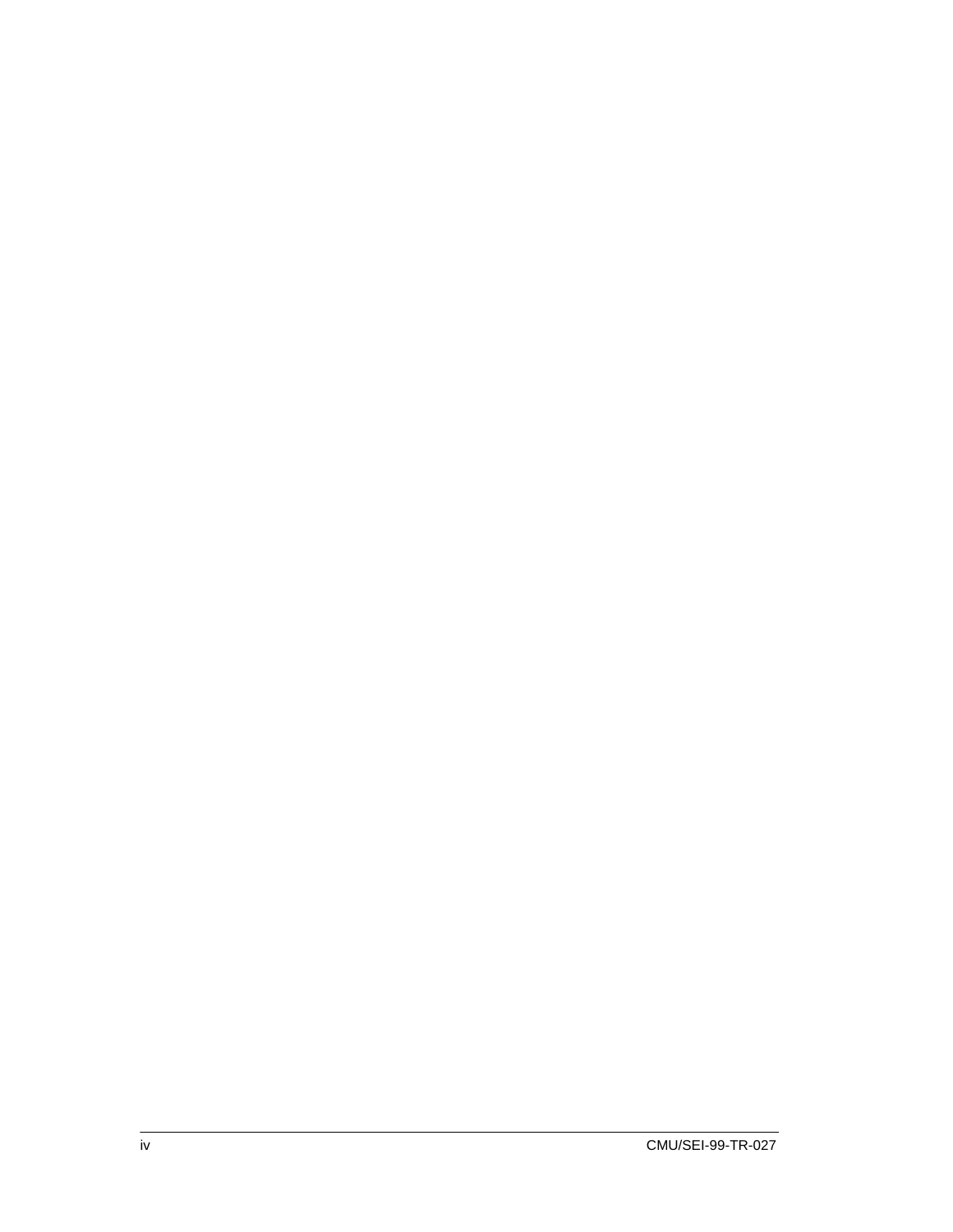# **Preface**

In the early years of Advanced Information Services Inc. (AIS), we were not profitable because our projects were not predictable. Most of our projects were on fixed cost contracts and experienced schedule and budget overruns. Although quality was not measurable, indications of our quality problems were the significant amount of rework necessary at the end of a project and the attendant customer dissatisfaction. People worked long hours, and heroic efforts were needed to complete projects.

In 1992, our Chief Executive Officer (CEO), Girish Seshagiri, attended a conference on continuous process improvement based on Watts Humphrey's *Managing the Software Process* [Humphrey 89]*.* Girish returned from the conference convinced that process improvement would solve our problems, and he communicated his vision to everyone in the organization. The onset of the initiative was for us to base our software process improvement effort on the Capability Maturity Model (CMM®). In 1995, that initiative evolved into using the Personal Software Process<sup>SM</sup> (PSP<sup>SM</sup>) along with the CMM.

Over the lifetime of the initiative, the AIS Development Group has transformed its ad hoc development into practices that are process oriented and disciplined. Our average project schedule overrun has been reduced from 112% to 5%, and our average budget overrun from 87% to –4%. We now average one defect per 20,000 lines of code in delivered products. Onehalf of the products delivered in the past three years have been defect free. The rewards of these schedule, budget, and quality successes are satisfied customers and company profitability.

The AIS Development Group was recognized for these results by the software professional community with the 1999 IEEE Computer Society Software Process Achievement Award. In addition, AIS was recognized by the business community with a 1999 Blue Chip Enterprise Initiative award by the U.S. Chamber of Commerce and Mass Mutual.

The AIS culture has changed. Process improvement is no longer something that people need to be convinced to do; it is part of the day-to-day work effort at AIS. Good planning and tracking and significant reduction in rework has resulted in people working reasonable hours with higher productivity rates.

 $\overline{a}$ 

Capability Maturity Model and CMM are registered in the U.S. Patent and Trademark Office. SM Personal Software Process and PSP are service marks of Carnegie Mellon University.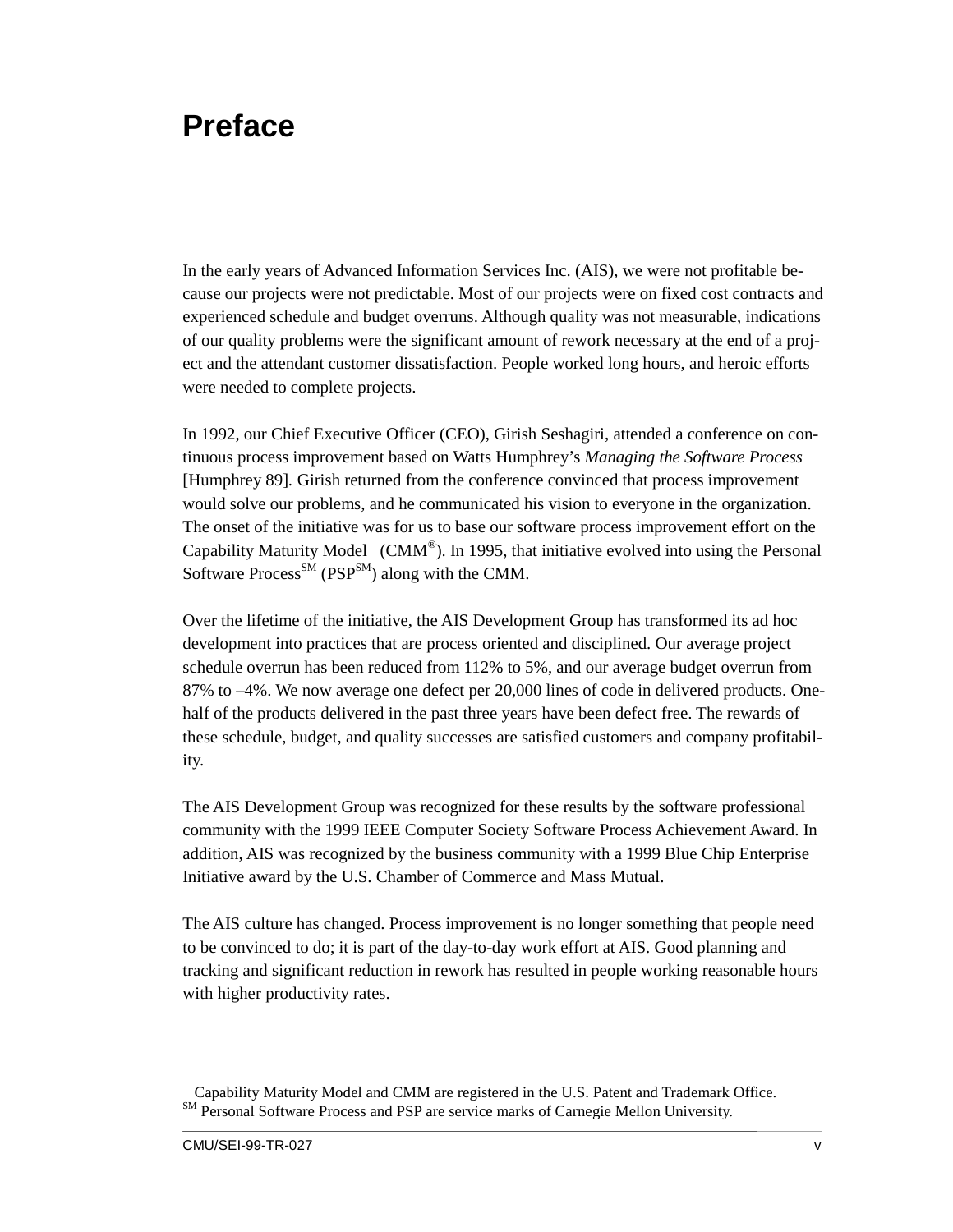This report provides a brief history of the software process improvement initiative and the results achieved thus far. AIS will continue to improve because of the strong foundation put in place by the leadership of Girish Seshagiri and by the contributions of many software engineers and project managers over the years. We would like to acknowledge Watts Humphrey whose dedication to software quality has been an inspiration to us. The methods that he has developed while at the Software Engineering Institute (SEI) have provided the foundation for our improvements.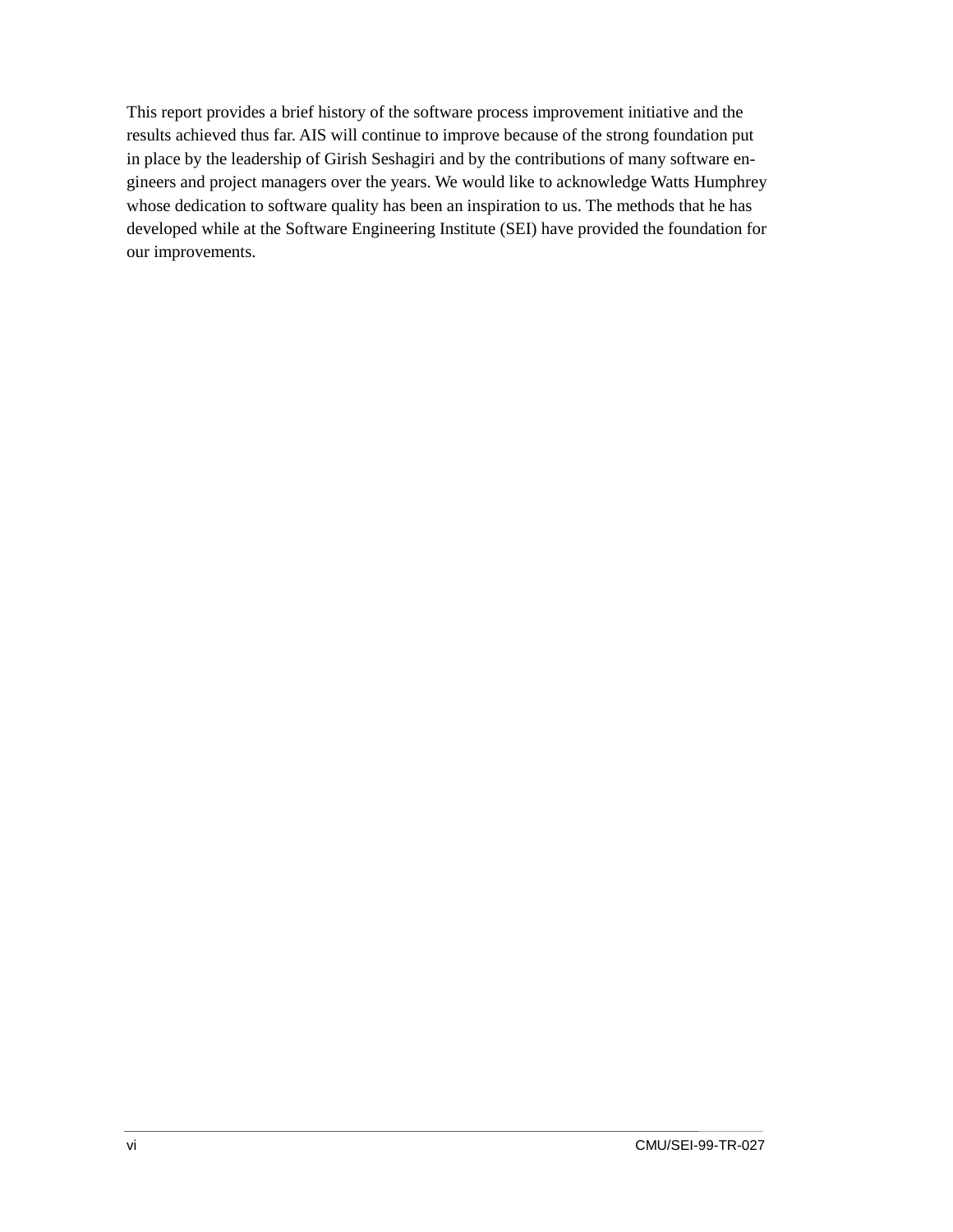# <span id="page-10-0"></span>**Abstract**

The Advanced Information Services Inc. (AIS) Development Group was motivated by business needs to begin its Continuous Process Improvement (CPI) initiative in 1992. We chose the Software Engineering Institute (SEI) Capability Maturity Model<sup>®</sup> (CMM<sup>®</sup>) as the process maturity framework [Paulk 93] and the Institute of Electrical and Electronics Engineers (IEEE) standards as the guidelines for software engineering.

We can relate the changes in AIS process capability to three different eras. The first was the time before 1992, during which AIS did not use a model for software process improvement. During the second era, 1992 to 1995, the CMM was used. Data indicate that project schedule and effort predictability improved with the introduction of the CMM framework. The third era began in 1995 when AIS piloted the Personal Software Process<sup>SM</sup> (PSP<sup>SM</sup>). With the adoption of the PSP, data reflect an increase in product quality and improvements in productivity levels.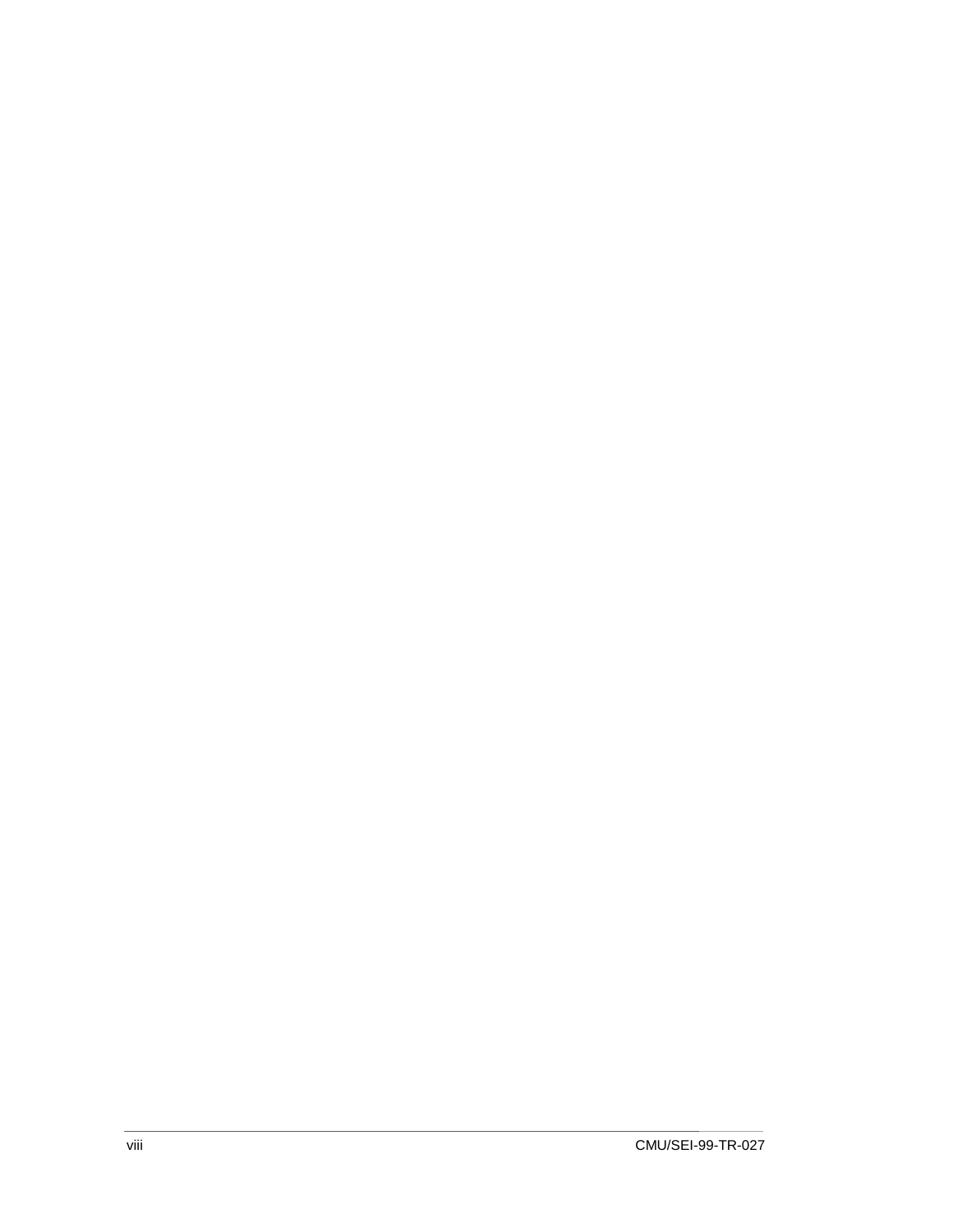# <span id="page-12-0"></span>**1 Background**

### **1.1 History**

Advanced Information Services Inc. (AIS) is an independent software contracting organization that operates a main office in Peoria, Illinois, a satellite office in the Chicago area, and a subsidiary in Chennai, India. The business segments of AIS include software development, consulting, software process training, and Internet services. AIS began developing commercial systems in 1986. Embedded system development effort began in 1997. The AIS Development Group maintains a staff of between 20 and 35 people.

The customers with whom AIS works look to the organization to develop state-of-the-art systems. The majority of commercial system development is an unprecedented effort as engineers utilize cutting-edge technology in their development work. The systems are from many different application domains. Platforms vary from the Internet to client-server to mainframe. Programming languages used include C, C++, COBOL, Java, and Visual BASIC. The development projects for which AIS provides resources can be classified as either custom commercial or embedded systems. These projects are typically staffed with teams ranging in size from one to six people.

### **1.2 Business Needs and Software Process Improvement**

The continuing commitment of AIS to process improvement is motivated by the business needs to:

- Deliver defect-free software products and satisfy customers' increasingly demanding time-to-market goals.
- Achieve a sustained competitive advantage in the consulting business by becoming a provider of teams of process trained engineers.
- Minimize the impact of staff turnover.

The software process improvement initiative at AIS started in January 1992. The goals were to:

• Improve profitability of development projects by meeting cost estimates and schedule commitments with reasonable consistency.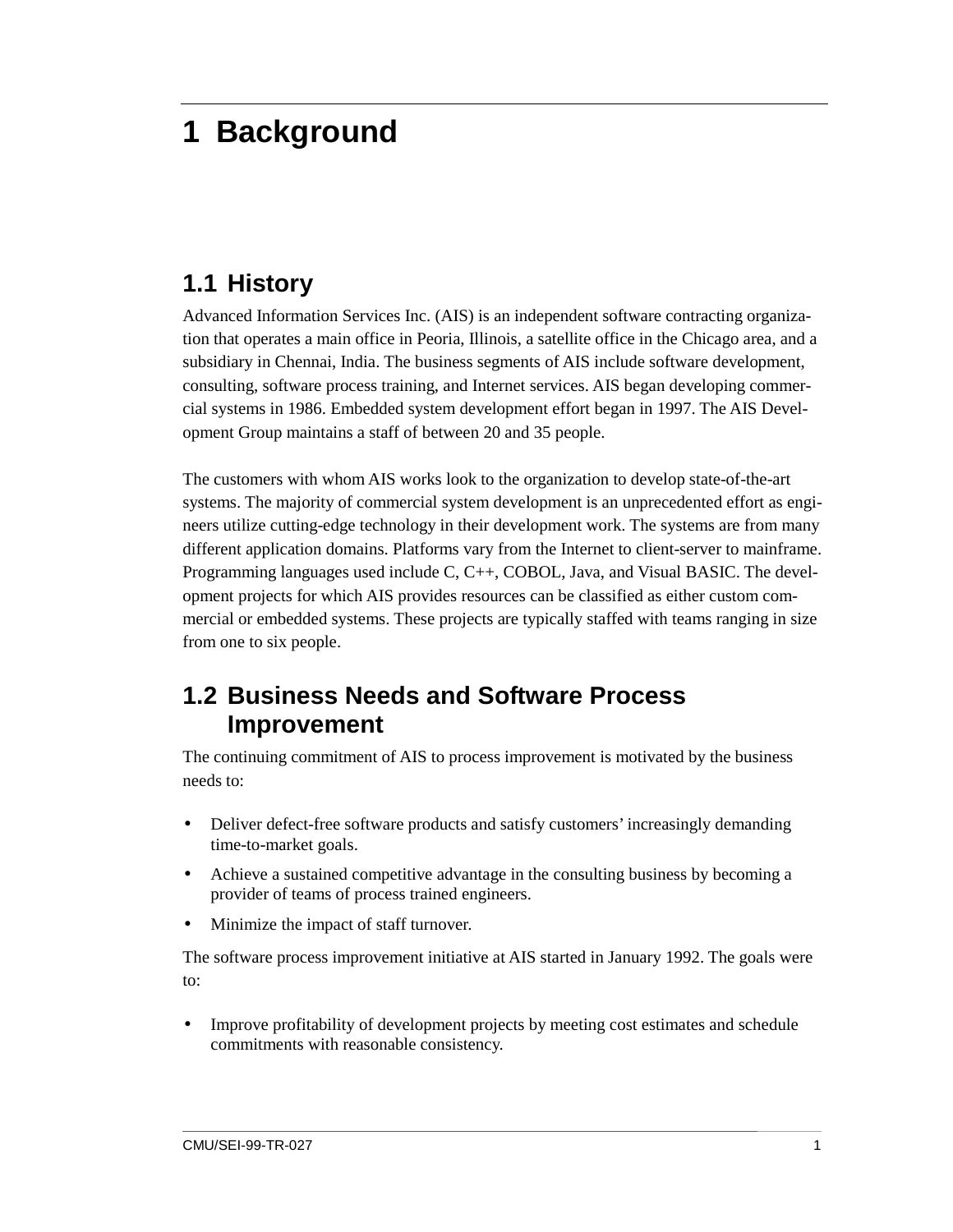- <span id="page-13-0"></span>• Provide a continuing management focus on the progress and visibility of each project from initial commitment to orderly progression through the development life-cycle phases and customer acceptance.
- Enable continuous improvement of the development process through a changed organizational culture biased towards rapid implementation of many small incremental improvements as opposed to a few large changes.

## **1.3 Process Improvement Strategy**

AIS named its process improvement initiative Continuous Process Improvement (CPI). The company chose the SEI Capability Maturity Model  $(CMM)^{1}$  as the process maturity framework to improve organizational process capability and the Institute of Electrical and Electronics Engineers (IEEE) standards as the guidelines for software engineering. The Personal Software Process (PSP) $^2$  was adopted as the enabling technology to improve individual engineer performance and productivity. Process definition gradually evolved and matured across maturity levels and key process areas (KPAs) through a simple and effective mechanism of the Process Improvement Proposal (PIP). To evaluate and implement the PIPs, a Software Engineering Process Group (SEPG), utilizing the skills and experience of many engineers, was established with the allocation of these resources being on a part-time basis.

Additionally, Watts Humphrey's *Managing the Software Process* [Humphrey 89] was used as a guide. The approach was to:

- Conduct self-assessments with a focus on action.
- Utilize the skill and experience of many people to implement the findings and improvements.
- Utilize a PIP process to enable and guide the gradual evolution of AIS processes.
- Maintain organization awareness of improvement efforts through quarterly status reviews.

 $\overline{a}$ 

<sup>&</sup>lt;sup>1</sup> The Capability Maturity Model (CMM) is a model developed through the efforts of the SEI, which provides software organizations with the guidance necessary to gain control of their processes for developing high-quality software. Based on the software process maturity framework, the CMM is designed to assist software organizations in the selection of process improvement activities by determining their current process maturity.

 $2^2$  The PSP is a structured and disciplined framework that helps engineers plan, track, and control their individual work. It assists software engineers in estimating the size of the work product and effort needed to complete the task, and it provides a framework to produce a high-quality product. The PSP utilizes disciplined practices such as personal design reviews and code reviews to enable software engineers to remove defects early in the life cycle of a work product.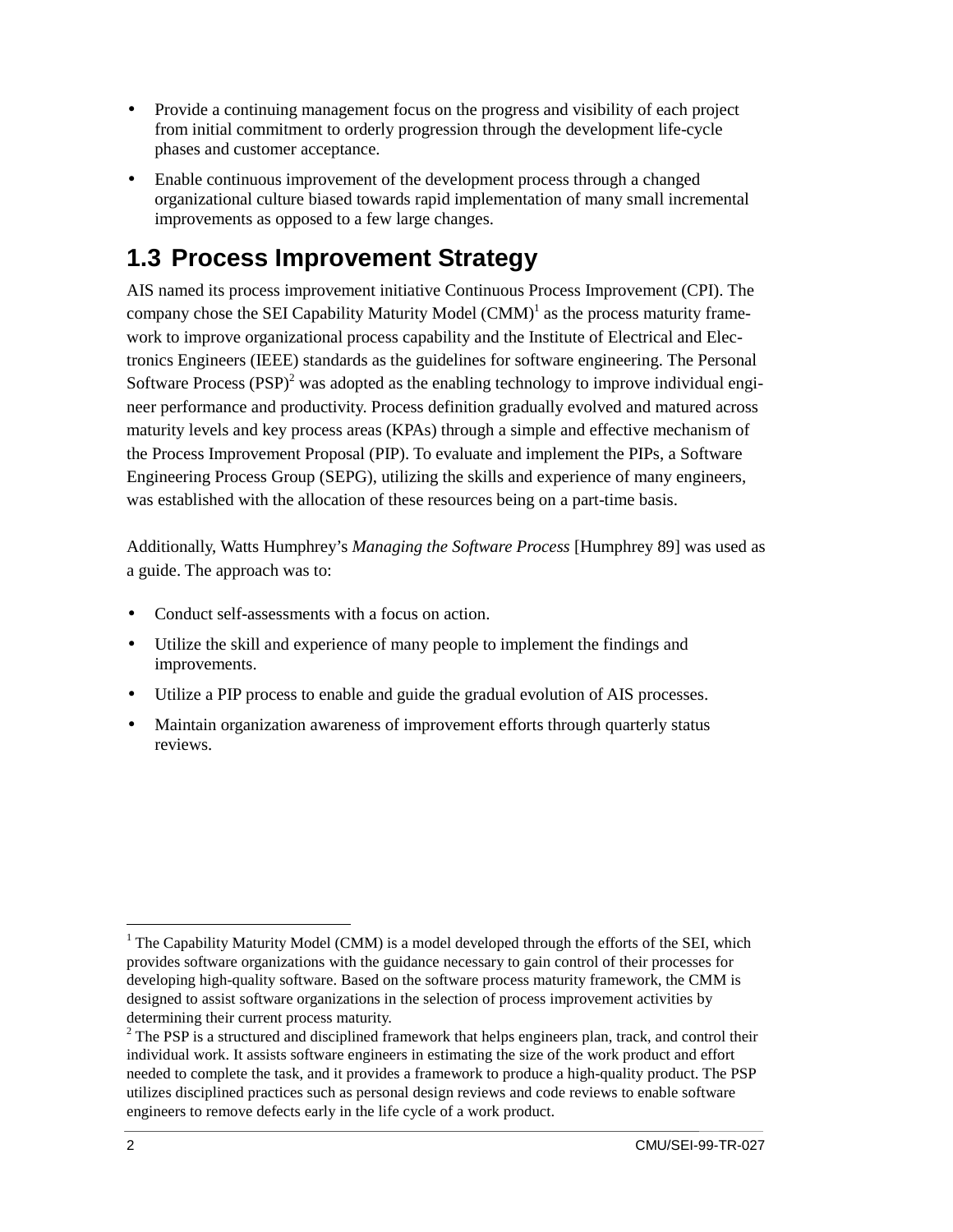# <span id="page-14-0"></span>**2 Continuous Process Improvement Mechanisms**

### **2.1 Organization Infrastructure**

The unshaded boxes in Figure 1 represent the entities that comprise the Development Group. These resources may also have some additional corporate-wide responsibilities. The AIS President provides resources, approvals, and policy direction to the Development Manager. The AIS Development Manager provides approvals and direction to the Development Group entities and to the software development process. The Development Manager also reviews status and issues with the President. Computing Support and Internet Services manage the development environment. The Project Managers and software engineers enact the software development process. Project Managers review plans, issues, and status with the Development Manager. The Subcontract Manager is responsible for administering the terms of the master subcontract agreement with the AIS subsidiary in Chennai, India.

The Software Quality Assurance (SQA) Group is responsible for audit and review of the development process and for sharing its findings with the Development Manager. SQA notifies the President of issues. The SEPG performs Interim Profile<sup>SM</sup> assessments of all current proiects. The group also reviews PIPs to assess what impact implementation may have on the organization's process. If the determination is made that the proposal meets the company's criteria for implementation, work is done to make it a part of the company process. The Software Configuration Management (SCM) Group provides configuration management and change control support. Project Managers and software engineers staff the SQA, SCM, and SEPG functions.

 $\overline{a}$ 

<sup>&</sup>lt;sup>SM</sup> Interim Profile is a service mark of Carnegie Mellon University.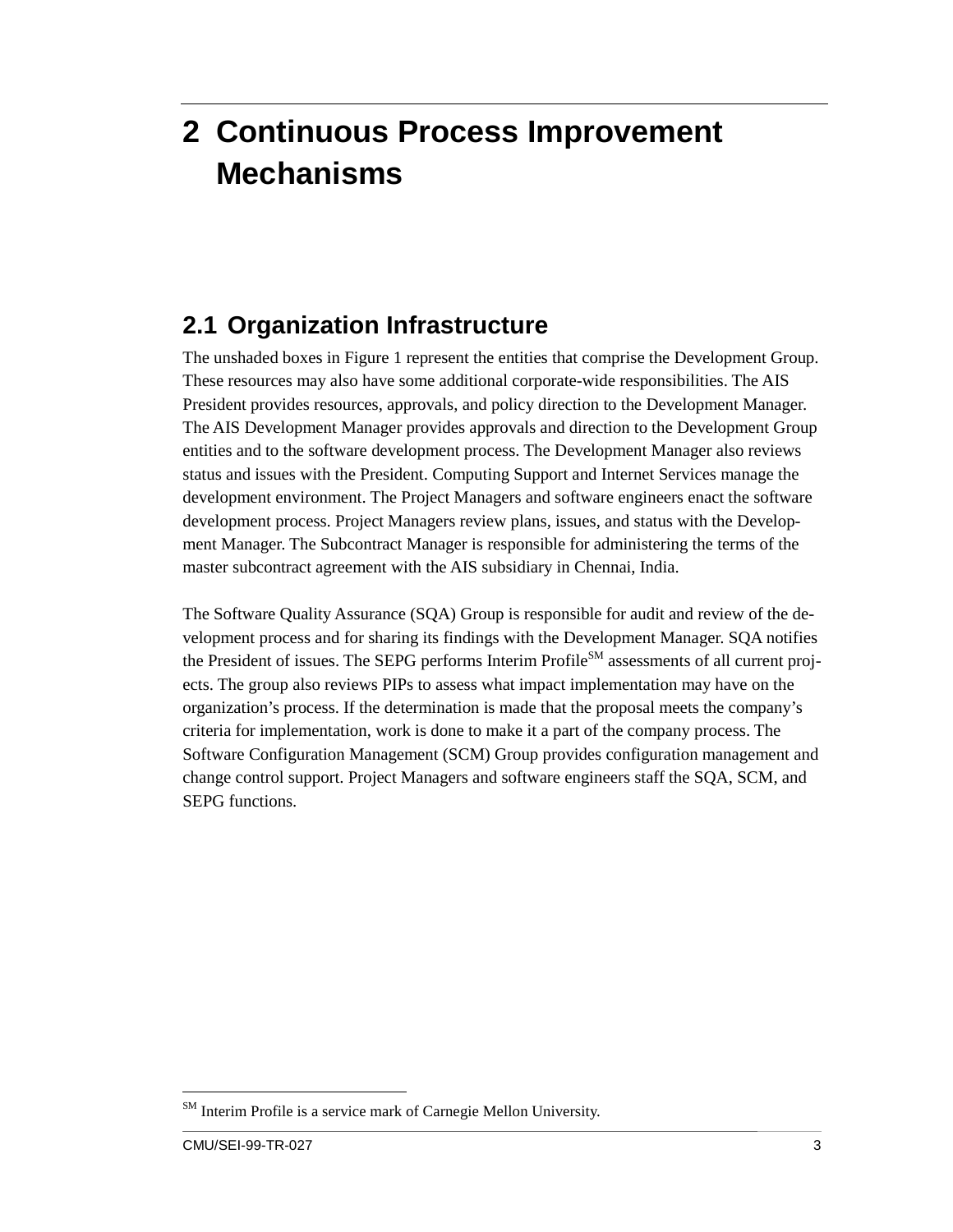<span id="page-15-0"></span>

*Figure 1: Organization Infrastructure*

## **2.2 Project Processes and Capability Maturity Model**

In 1992, the AIS CPI-documented processes were incorporated into a one-volume manual. This was organized with a set of policies in the introductory section. Management and software engineering processes and standards were added in sequential order as they were developed. Version 1.0 of the CPI Manual adopted existing IEEE standards for life cycle, requirements specification, quality assurance, configuration management, verification and validation, and testing. The policies regarding those processes acted as pointers to the IEEE standards that were elsewhere in the library.

A set of detailed Work Breakdown Structures (WBS 1.0), an integration of best practices from several successful projects, were added during this time period. Estimating spreadsheets that mirrored the activities in the WBS were developed to help with planning size and effort for each project phase. (The SEPG collects data from these spreadsheets to update the standard productivity rates that are part of the spreadsheets.) New processes were added and existing processes were modified as a result of PIPs and self-assessment findings.

In 1995, it was decided that process improvement efforts would be more effective if the processes were organized in the same manner as the improvement model that was being used. The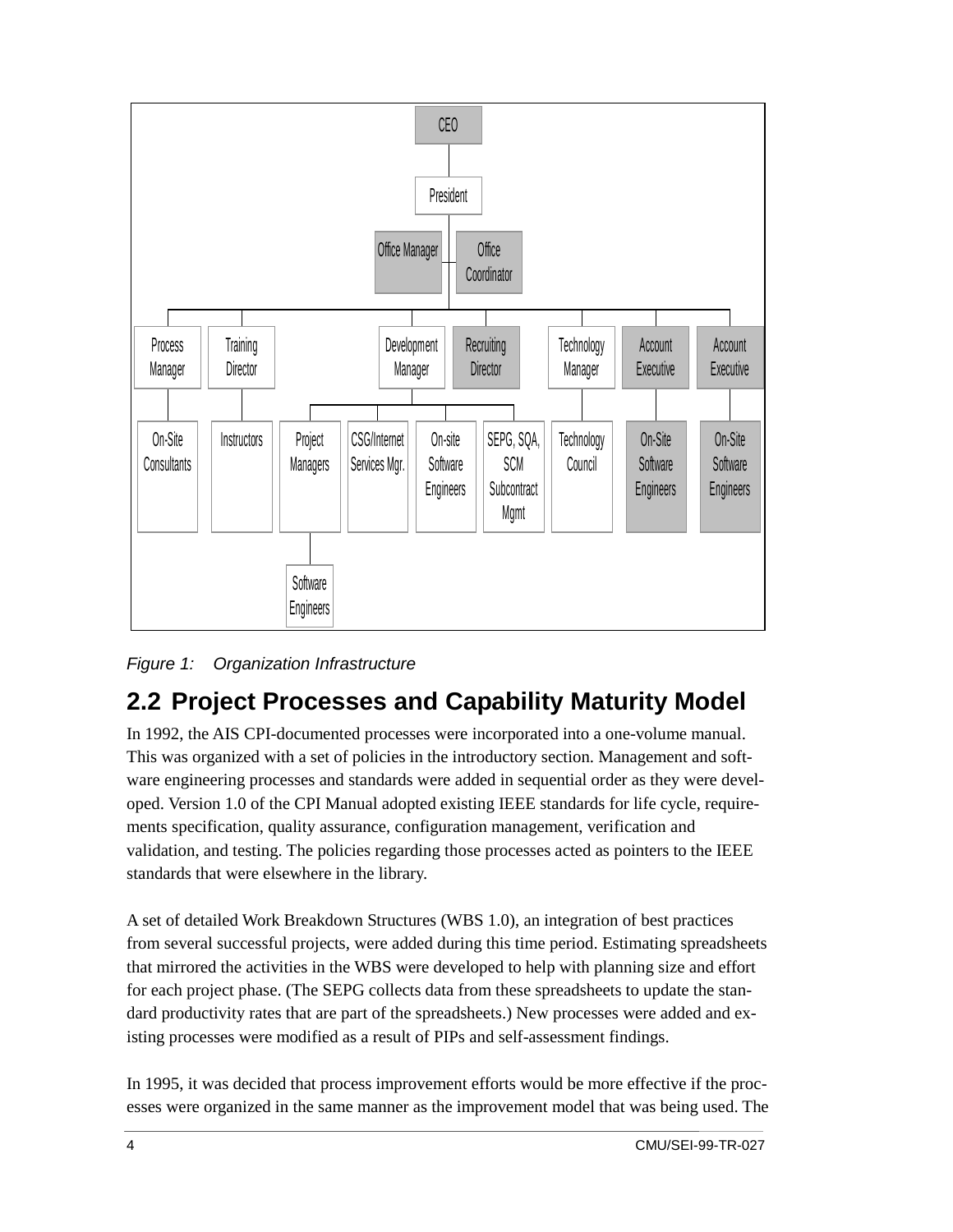<span id="page-16-0"></span>CPI was restructured by dividing the process manual into three volumes to match the three process categories in the key practices of the CMM, Version 1.1. The Management, Organizational, and Engineering Manuals were developed by organizing each volume by key process area and sequenced by maturity level. Each AIS process was then mapped to a key process area. Processes that did not appear to pertain to a KPA were analyzed and moved to other company administrative documentation. The processes were then organized with all relevant documentation located in the same subject.

By 1995, over 50 PIPs had been written to improve the WBS and it had evolved to Version 1.4. The WBS then consisted of 414 tasks. Indications were that an analysis should be conducted to determine which WBS tasks were actually being used by projects. The unplanned activities being added to projects were also analyzed. This information, along with recent PIPs and feedback from Project Managers, was used to remove redundancies and to consolidate similar small effort tasks. Modifications encompassed the inclusion of small effort tasks into checklists, the identification of tasks that should be pointers to scripts, and the creation of a process for tailoring.

As a result of the introduction of PSP, it was necessary to integrate PSP tasks into the WBS and associated processes. Project Managers presented draft iterations of WBS 2.0 with the final draft consisting of 207 tasks. The architecture of the WBS was changed to be consistent with the new architecture of the CPI Manual. The project management tasks were moved to one template separate from the software engineering templates. The software engineering templates were revised for each life-cycle phase. The project management template consisted of tasks that were grouped by KPA. Each WBS task contained a reference to a CMM key process area goal or key practice.

The Development Group's standard process is documented in hard copy. The SEPG is the owner of the process documentation and is responsible for updates. New versions are targeted for release to coincide with Quarterly Status Reviews. In January of 1999, the CPI processes were made available online through the CPI on the Web (CPIW) application.

#### **2.2.1 Project Management**

Project management has evolved to be a well-defined, highly integrated set of processes that are used throughout the life cycle of a project. (See Figure 2.)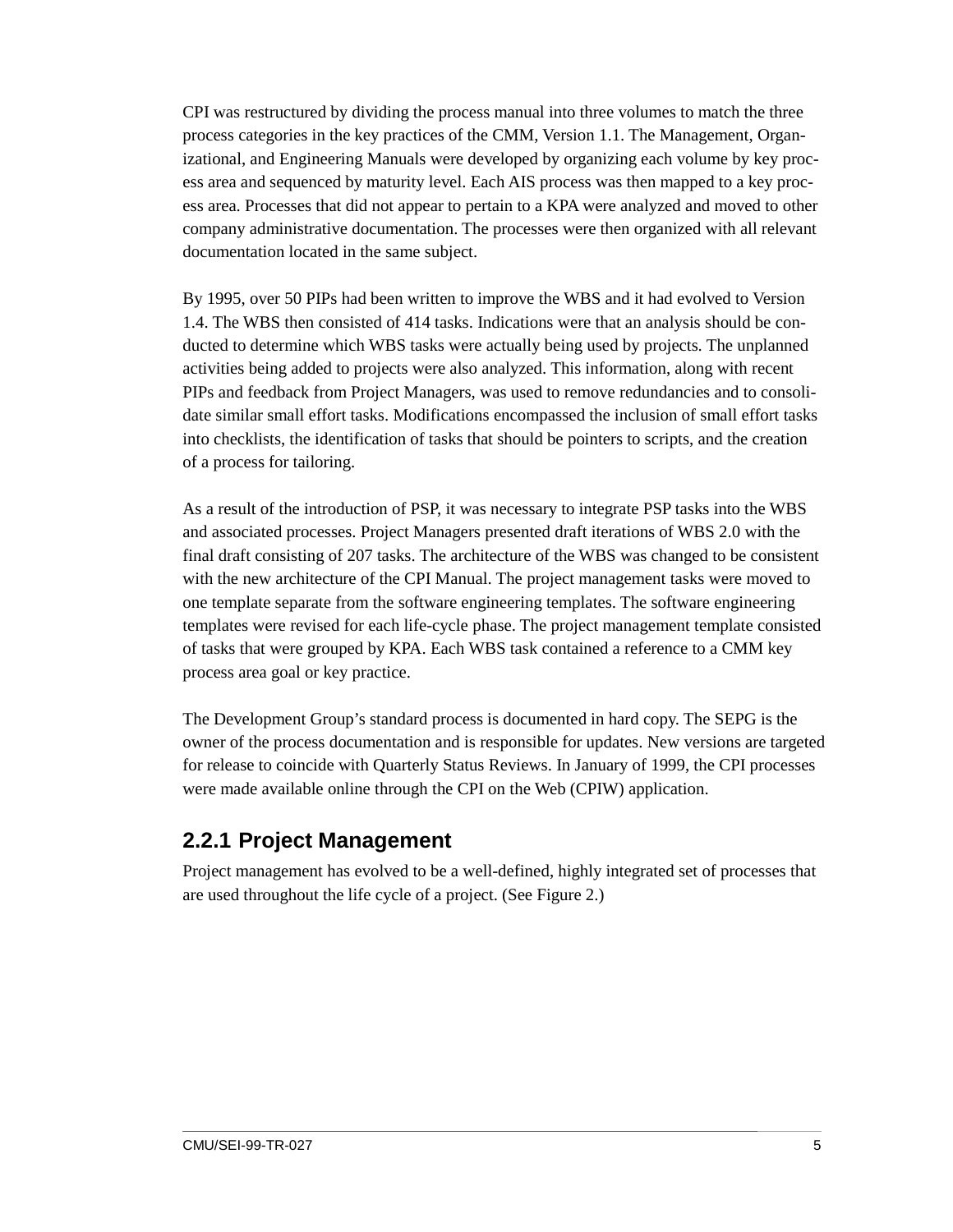<span id="page-17-0"></span>

*Figure 2: Project Planning Process (1)*

The **Pre-Commitment Process** is executed when an initial written or verbal Request for Proposal is received. This process is also initiated prior to the beginning of each phase of a project. It is the mechanism to obtain a commitment from senior management, the customer, development team, and other affected groups such as Software Quality Assurance and Software Configuration Management. During the Pre-Commitment Process, the Risk Identify, Analyze, and Plan phases of the Risk Management Process are completed. The output from the process (Risk Identify, Analyze, and Plan form) is used to communicate with the Senior Executive and to gain an understanding of how to proceed with the project. Assumptions from this process are integrated into the Statement of Work Process, and mitigating activities or tasks are added to the project plan.

The **Statement of Work Process** is executed in stages. Figure 3 shows a relationship between the stages. Determinations as to the actual work to be performed, identification of the customer, dates for completion, and the criteria for determining the success are established during the Goals and Objectives stage. During the Work Breakdown Structure stage, the team tailors the AIS standard WBS to fit the project and agrees on the activities and tasks to be estimated. Standard estimating spreadsheets and historical data are used to estimate the size, effort, schedule, and cost for the activities and tasks in the WBS. Each software engineer uses the PSP and his or her own historical data to estimate the size, effort, and schedule when there are components to be built. These estimates are used in planning with some adjustment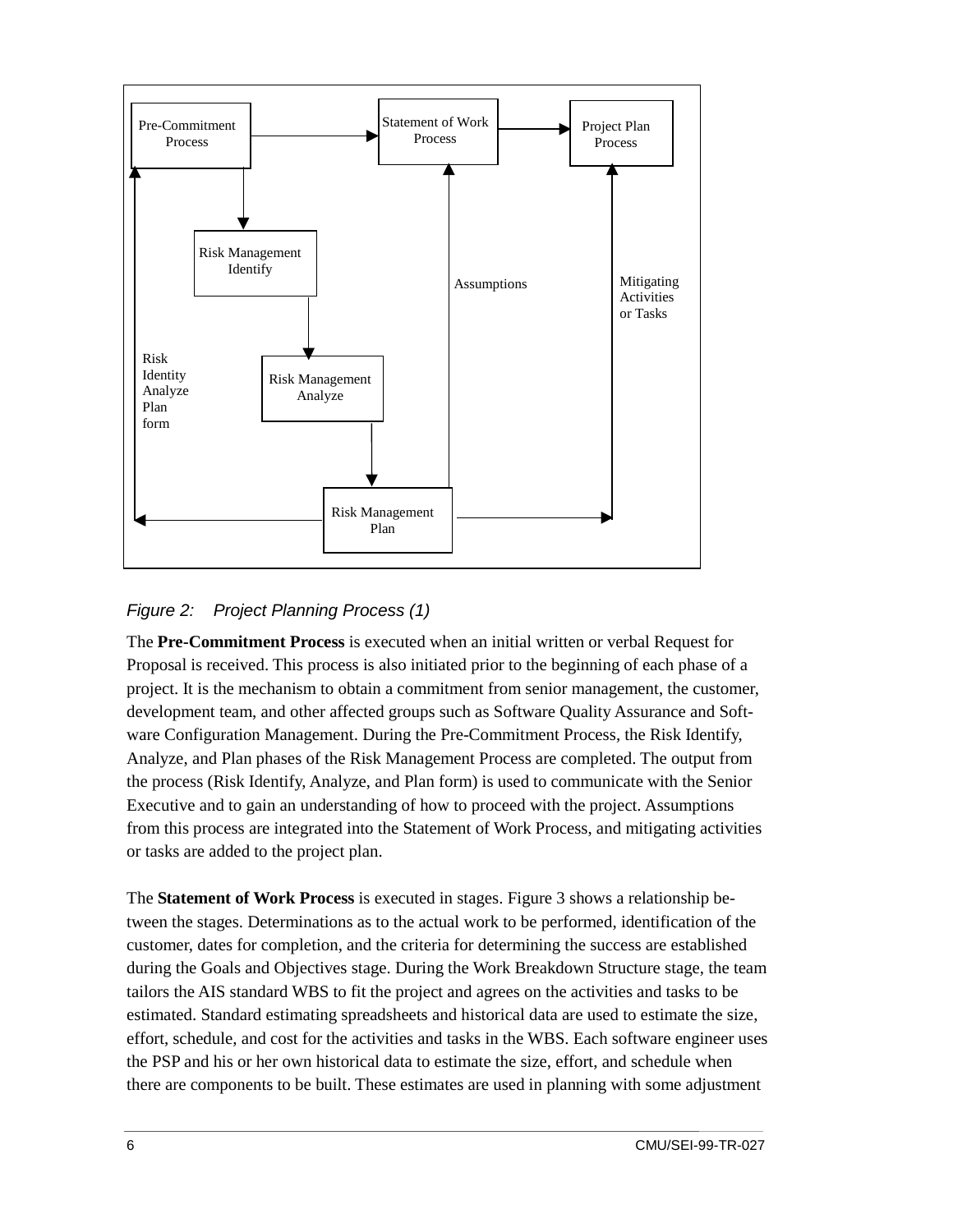<span id="page-18-0"></span>for dependencies, such as team inspections. The Statement of Work (SOW) is then written (assembled) and reviewed with the customer.



#### *Figure 3: Project Planning Process (2)*

After a commitment to proceed with the project is received from the customer, the Project Plan Process is executed. This process involves refining the plan with input from the customer review of the SOW. Project startup administrative tasks such as the Time Accounting Process, Project History Book, and Computing Support requests are also initiated.

Figure 4 shows how the Development Tracking Process is utilized during each phase as the mechanism for project tracking and oversight and for determining corrective actions. Each week the Development Manager meets with each Project Manager to assess quality by reviewing the defects found and fixed in each phase of the process. They also assess the Schedule Plan vs. Actual and Effort Plan vs. Actual by reviewing the earned value tracking charts. Unplanned activities and intergroup coordination activities are discussed. The risks that were identified during the Risk Identify, Analyze, Plan Process are reviewed on a periodic and event-driven basis, and new mitigation strategies are determined.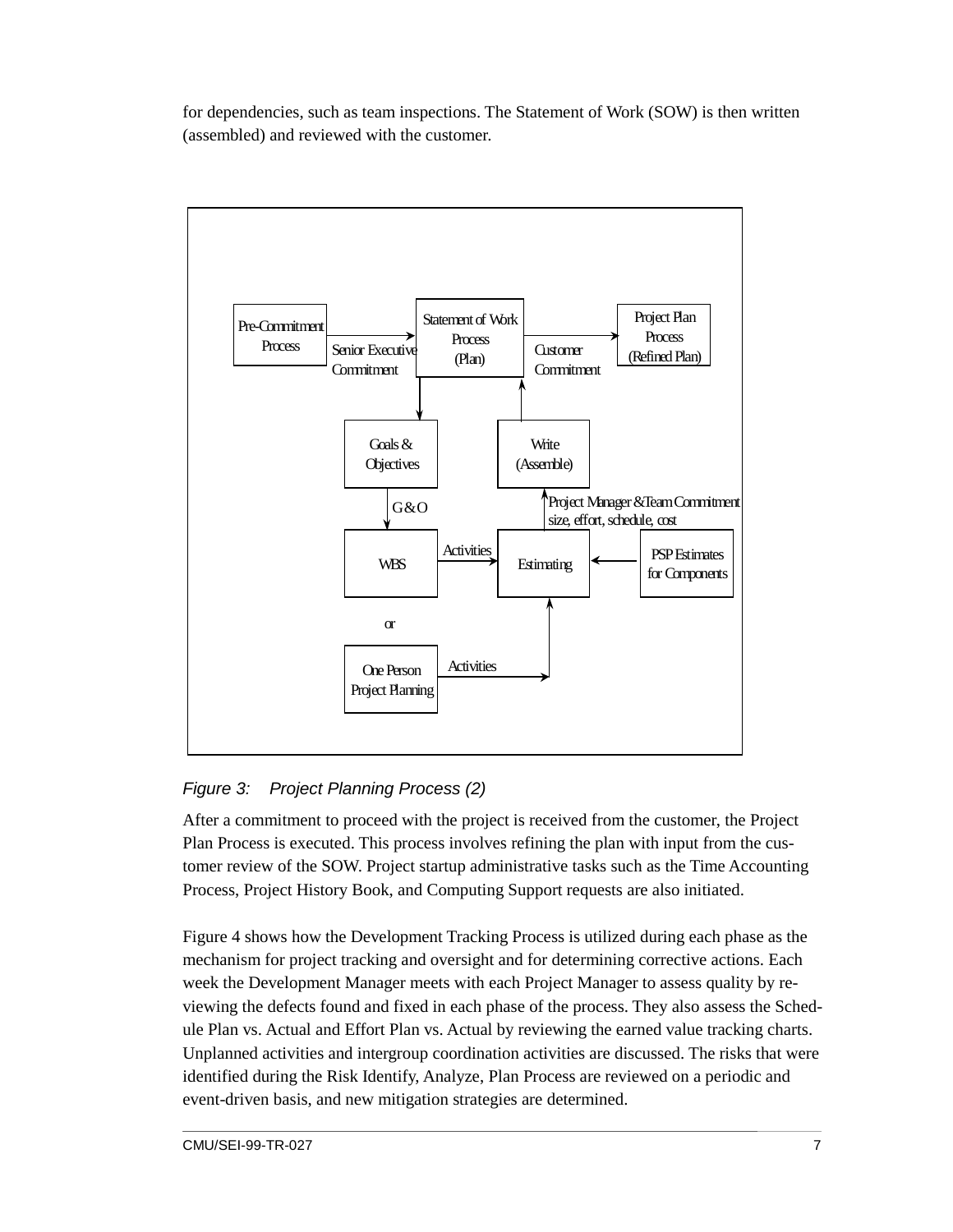<span id="page-19-0"></span>

#### *Figure 4: Project Tracking & Control Processes*

Software Configuration Management, Software Quality Assurance, and Requirements Management are included as activities in the WBS for each life-cycle phase. At the Phase Review, which is held at the end of each life-cycle phase, the quality, effort, and schedule results are presented to the customer along with the final deliverables as stated in the Statement of Work. The customer is given a Customer Feedback form for rating and commenting on the project phase. During the Quarterly Status Review (QSR), the Project Manager from each project presents quality, effort, and schedule status to the Development Group.

#### **2.2.2 Software Engineering**

Software Engineering Work Breakdown Structures exist for the software engineering tasks of Requirements Engineering, Preliminary Design, Design/Code/Test, Installation/Checkout, and Operational Support phases. A Work Breakdown Structure for objected-oriented analysis and design has been piloted in projects, and will be incorporated into the AIS process in the future. Deliverables for each of the software engineering tasks are defined along with processes and standards. All phases of the life cycle require formal inspections, and these are referenced in the Work Breakdown Structures. Planning, Overview, Preparation, Meeting, Rework, and follow-up stages organize the formal inspection process. Guidelines, scripts, and forms are incorporated into the process.

AIS software engineers use PSP during the Design/Code/Test phase of our software life cycle. (See Figure 5.) Activities include: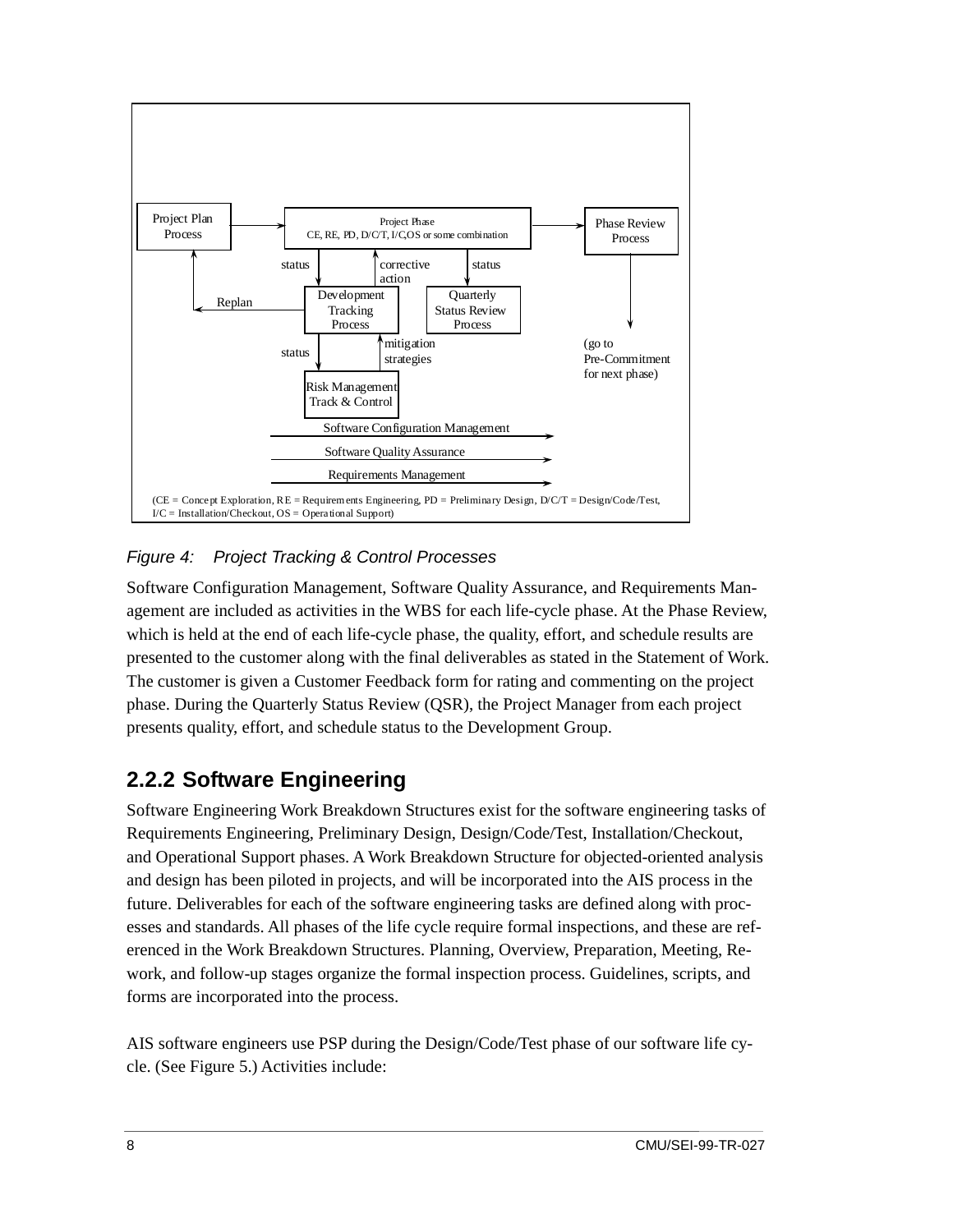- <span id="page-20-0"></span>• Engineers estimate their own modules using their historical data on size estimates, productivity rates, and effort estimates.
- Engineers create a plan for each module.
- Engineers submit their plans to the Project Manager.
- Project Manager produces the project plan.



#### *Figure 5: Software Engineering Processes*

During the development of the product, the following occur:

- Engineers follow PSP life-cycle phases: Design, Personal Design Review, Team Design Inspection, Code, Personal Code Review, Team Code Inspection, Compile, and Unit Test.
- Personal checklists are used for design and code reviews.
- Defects are recorded during all the phases of the work product.
- Checklists are updated based on defect analysis.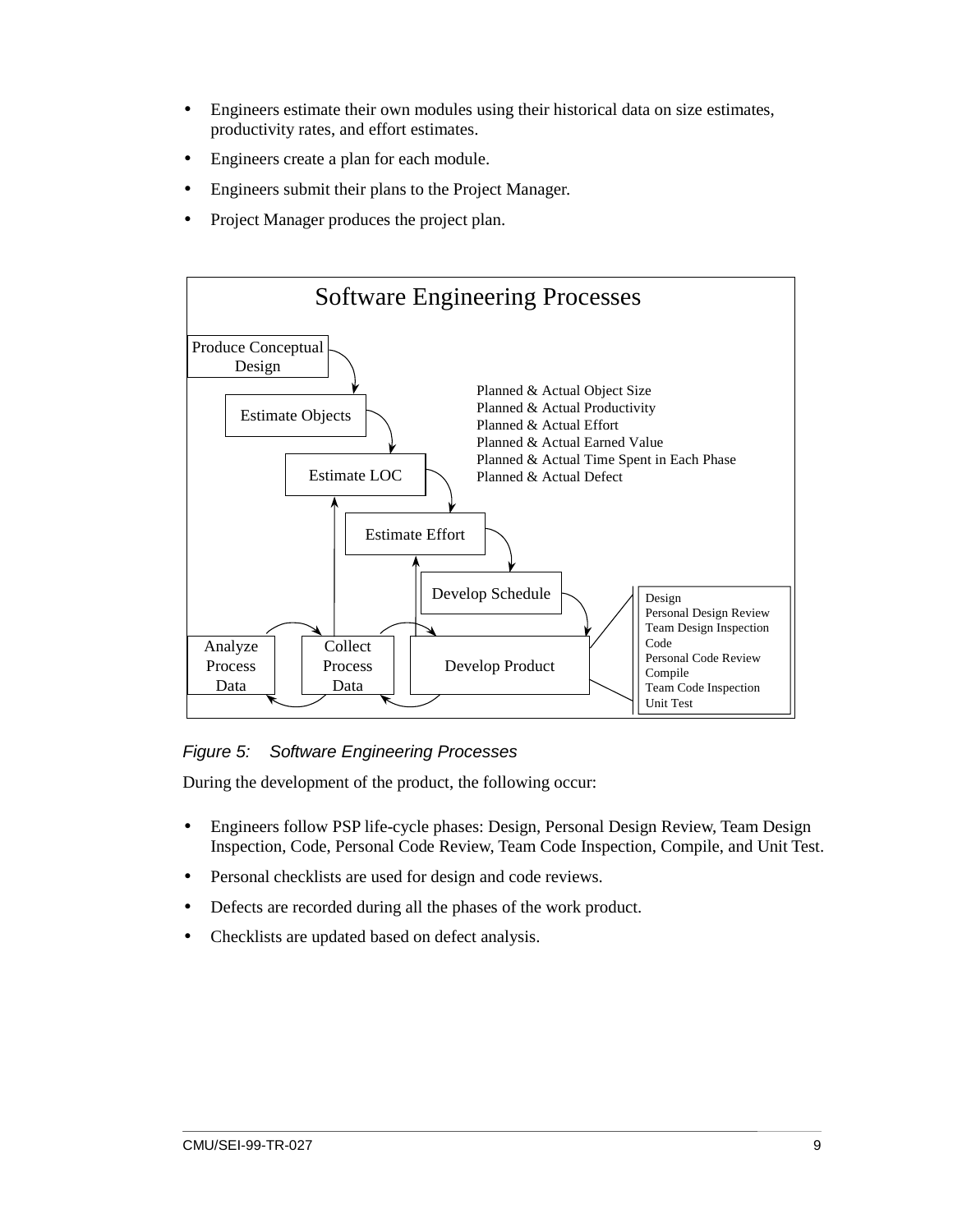- <span id="page-21-0"></span>• Engineers track their progress using Planned Value vs. Earned Value<sup>3</sup> and Planned Effort vs. Actual Effort.
- Engineers report their progress to the Project Manager every week.
- Project Manager updates the project plan and reports the status of the project to the Development Manager.
- Upon completion, engineers record the actual size of the work product, and actual time taken to complete the product, and analyze size, effort, and defect data to make necessary improvements. (See Figure 6 and Figure 7.)
- Subsequent to engineers reporting their data, the Project Manager compiles all the information to reflect Planned vs. Actual Earned Value and Planned vs. Actual Hours from a total project perspective as shown in Figure 8 and Figure 9.



*Figure 6: Individual Planned vs. Actual Earned Value*

 $\overline{a}$ 

 $3$  Earned Value tracking is a method for evaluating a project's progress by establishing relative value for each task to be completed. By using the Earned Value system, a common measure can be used to judge the progress of a project. A common value scale is assigned to each task, regardless of the type of work. Total hours for the entire project are estimated, and each task is assigned an earned value based on its individual estimated percentage of the total hours. Earned Value is credited only when a task is fully completed. If a task is too big, it can be broken down into subtasks. By doing this, the project will be able to show some Earned Value for the completion of the subtask.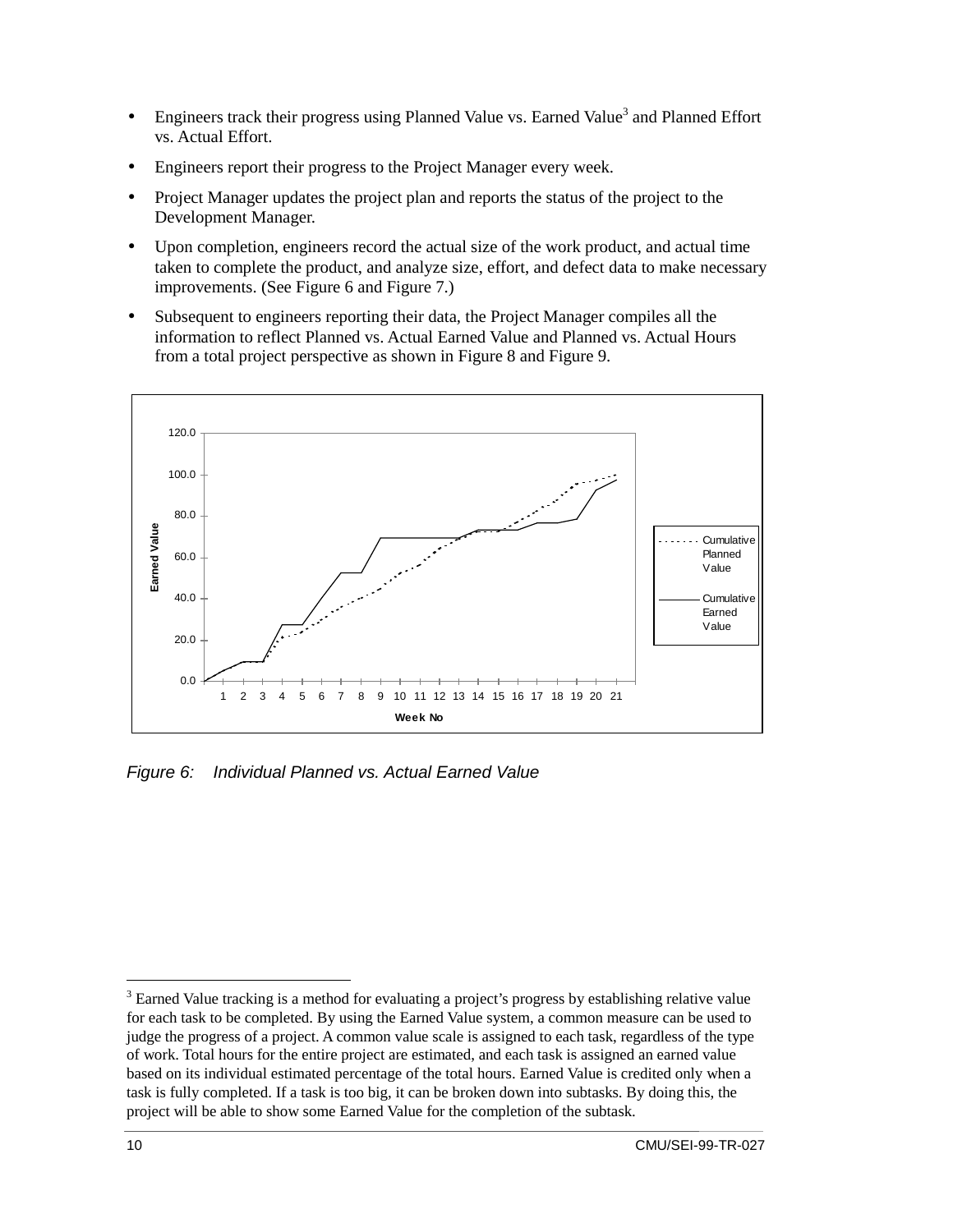<span id="page-22-0"></span>

*Figure 7: Individual Planned vs. Actual Hours*



*Figure 8: Project Planned vs. Actual Earned Value*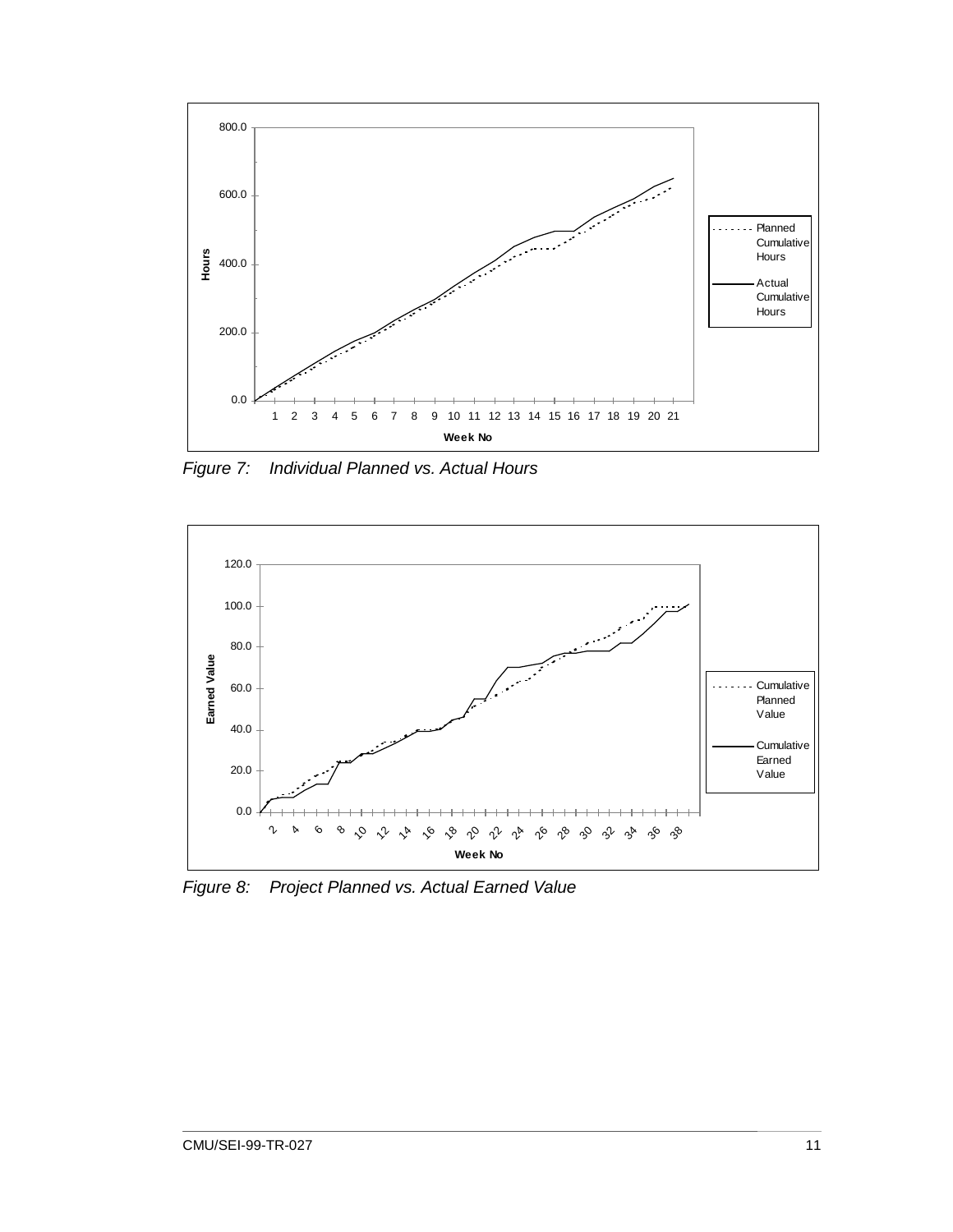<span id="page-23-0"></span>

*Figure 9: Project Planned vs. Actual Hours*

### **2.3 Organization Processes**

#### **2.3.1 Process Improvement Proposal**

The PIP process complements the evolutionary process maturity framework inherent in the CMM by ensuring that each one of many small changes introduced is based on practitioners' experience. In July 1992, AIS adopted PIP forms in order to empower engineers to evolve AIS processes by means of suggesting small incremental improvements. The PIP form provides a direct correlation between the CMM KPA and the improvement benefit to the AIS process. Where possible, these benefits are quantified. The SEPG was made responsible for evaluating PIPs, identifying resources to implement improvements, providing feedback to the authors, maintaining PIP records, and reporting PIP status in the QSR.

#### **2.3.2 Training Program**

The commitment to required software engineering training institutionalizes the software process to existing staff, as well as newly hired staff. It is the key mechanism that enables AIS to supply the industry with teams of process-trained engineers. The AIS Training Program consists of three tracks: Core Processes, Job Requirements, and Career Path. The training in the job-related and career path tracks is delivered to meet project needs or an individual's career path goals. These courses are generally outsourced. AIS staff teaches classes in objectoriented analysis and design and Java. The following software engineering courses are required for all positions related to software development and are taught at AIS:

• *Managing the AIS Software Process* - Introduces software quality issues and the processes necessary for continuous improvement. Software process maturity is defined within the framework of the SEI CMM. AIS processes and functions such as SQA, SCM, and SEPG are introduced in relationship to the CMM key process areas. Assignments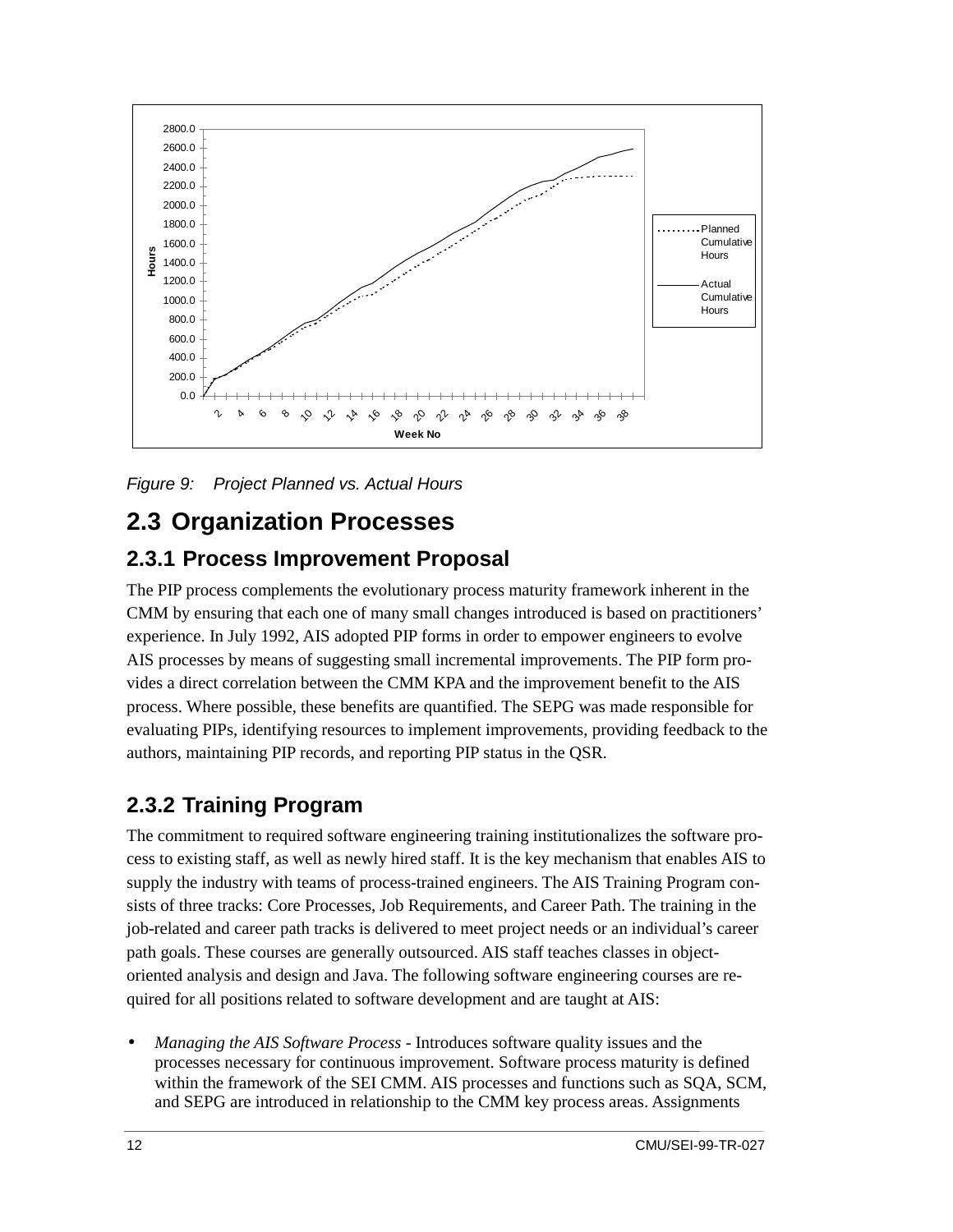<span id="page-24-0"></span>include creation of a project plan. Text*: Managing the Software Process* by Watts Humphrey [Humphrey 89]

- *Personal Software Process* Defines the software engineering process in a series of seven personal processes beginning with a basic process (PSP0) and building to a process capable of supporting larger scale development (PSP3). The engineers learn to plan, track, and improve their own processes and how to improve quality by using defect management. Assignments consist of 8 to 10 programming assignments and 5 report exercises. Text: *A Discipline for Software Engineering* by Watts Humphrey [Humphrey 95]
- *Requirements Engineering* Defines requirements engineering as the process of elicitation, analysis, specification, and verification, and as the product—the Software Requirements Specification based on IEEE standards. Methods, tools, and issues are discussed. Resources: Industry expert and AIS workshop materials
- *Inspection Process* Explains the concepts and principles behind software inspections, introduces the AIS inspection process, and provides practice with AIS inspection process. Text: *Software Inspection Process* [Ebenau 94]

## **2.4 Process Maturity Assessment**

### **2.4.1 Self-Assessment**

A formal assessment did not seem financially feasible at the onset of the company's process improvement efforts. In lieu of a formal assessment, the decision was made to utilize the SEItechnical report, *A Method for Assessing the Software Engineering Capability of Contractors* [Humphrey 87]. All members of the Development Group completed the questionnaire associated with this report. Project teams were interviewed to identify and prioritize the major assessment findings. At the conclusion of these efforts, the determination was made that the organization was operating at the Ad Hoc level as an organization. The major findings were mapped to Humphrey's suggestions for an organization to improve its processes with the objective of moving from the Ad Hoc level to the SEI CMM Level 2 key process areas. The Project Management System was the focus for advancing from the Ad Hoc level. The areas identified as target items on which to focus were:

- Commitment Review
- Quarterly Status Review
- Phase Review

The organization elected to have resources expend effort in three KPAs from CMM Level 2—Project Planning, Project Tracking, and Software Configuration Management. The process areas were:

- Project Process
- Project Tracking Process
- Environment Documentation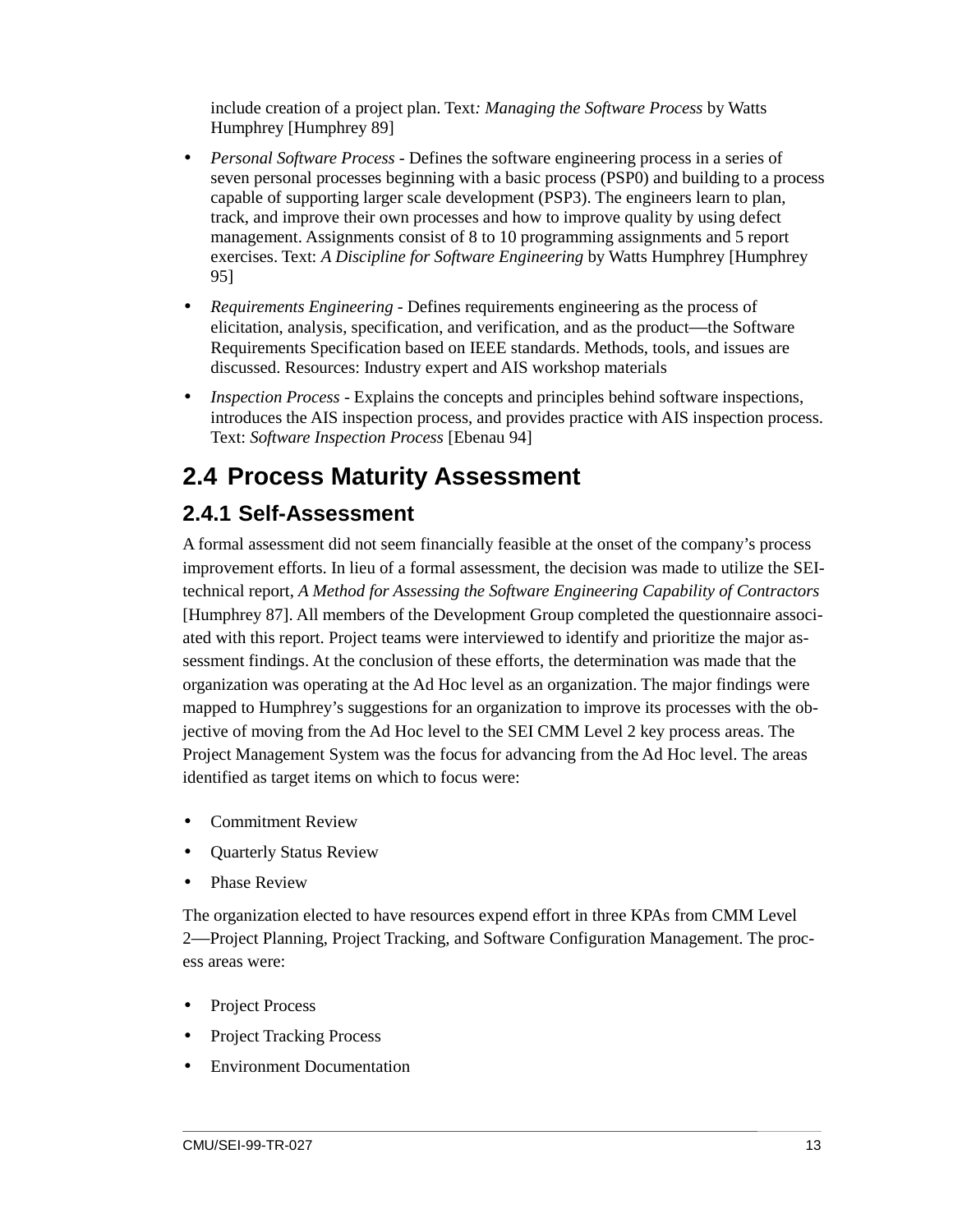<span id="page-25-0"></span>The findings were followed up with specific aforementioned actions of:

- Establishment of the CPI Initiative
- Creation of the CPI Manual
- Organization of the Software Engineering Process Group (SEPG)

The first QSR was held in March 1992. The same model was used for improvement through 1993, using the questionnaire to provide internal process assessments every six months, to report on the results, and to plan improvements from the findings.

In 1994, the SEI Interim Profile process was tailored for use by AIS. The current process is for individual project team members to complete the Software Project Maturity Questionnaire semiannually. From this questionnaire, the SEPG constructs a draft project profile, meets with the team to review results, and works to resolve discrepancies. A final project profile is then prepared. The final project profiles are rolled up into the organization profile. Project Managers present project profiles in the QSR, and the SEPG presents the organization profile.

#### **2.4.2 CMM-Based Assessment for Internal Process Improvement**

In April 1996, AIS participated in a CMM-Based Assessment for Internal Process Improvement (CBA IPI) with an external, independent SEI-licensed lead assessor. The objectives of the appraisal were to identify the strengths and weaknesses of the AIS software process, to identify the highest priority issues for software process improvement, and to provide a framework for process improvement actions. The scope was to assess five projects where AIS had primary responsibility for project and process management and to evaluate the AIS software process in all 13 of the key process areas of the CMM for Repeatable and Defined levels.

The following global strengths were noted during the assessment:

- Processes at AIS have undergone evaluation and have evolved since 1992. There is strong evidence of the correlation between project profitability and process fidelity. With the organizational culture and process in place, it is expected that the benefits of process improvement effort will continue into the future.
- Process improvement efforts are included in performance evaluations (first item in position accountability statements).
- The SQA function has gained the confidence of the projects as a value-added role.
- Software engineers use the PSP in most aspects of their jobs.

Improvement opportunities were identified in the KPAs of Software Configuration Management, Software Quality Assurance, Subcontract Management, and Organization Process Definition. The remainder of the KPAs for Levels 2 and 3 were fully satisfied. The PSP ad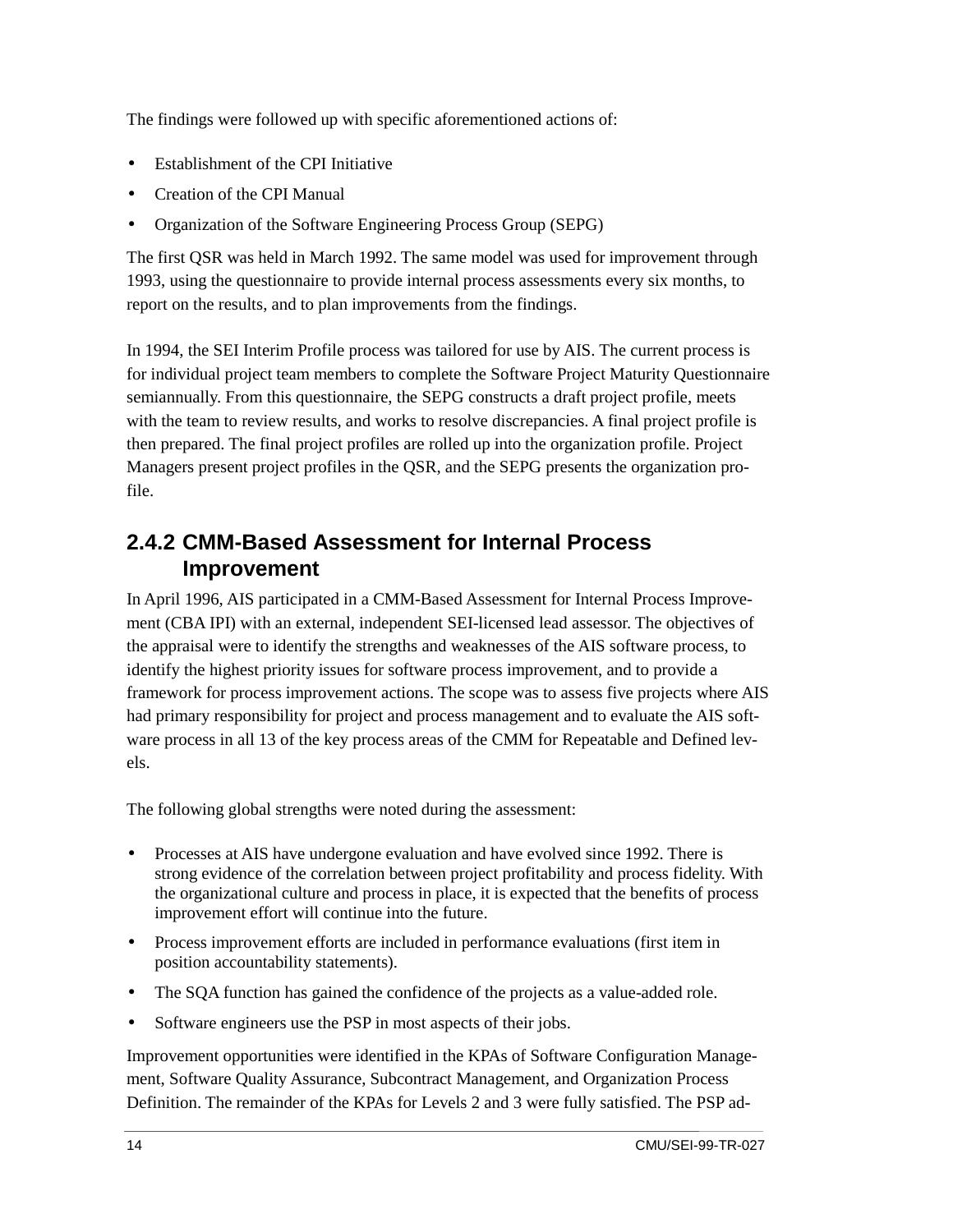dresses a number of these satisfied KPAs including Software Project Planning and Software Project Tracking and Oversight at Level 2, as well as Organization Process Focus, Integrated Software Management, Software Product Engineering, and Peer Reviews from Level 3. There seems to be a correlation between the KPAs that PSP addresses and the satisfied KPAs.

An action plan based on the improvement opportunities identified in the assessment was presented to the Development Group at the June 1996 QSR. The action plan identified each task, planned schedule for implementation, and resources assigned. In addition to improvement opportunities identified at the Repeatable and Defined levels, the action plan contained tasks related to moving the organization to the Managed (Quantitative) level. The status of the plan was reviewed at the beginning of every subsequent QSR until all tasks were implemented. Adjustments in resources were made to keep the plan on schedule. The Interim Profile process is to be conducted semiannually. A reassessment (CBA IPI) was planned for April 1999.

The follow-up assessment was conducted in April 1999. The primary purpose of the appraisal was to provide recommendations on which to focus AIS future process improvement actions. The primary goal of the assessment was not to provide a CMM level rating, although one of the objectives was to ascertain this information. The scope again was limited to AIS projects where AIS had the primary responsibility for project and process management. Four current projects were included in the assessment and were evaluated in all 15 of the KPAs for the CMM levels Repeatable, Defined, and Managed levels as well as the Defect Prevention KPA from the Optimizing Level.

As a result of the assessment, the following global strengths were identified:

- Quality and process culture supports personnel versatility and movement within the organization.
- Process culture also provides organizational stability while moving into new application domains.
- Training infrastructure provides effective knowledge and skills necessary for personal growth and organizational success.
- People "make" the process.

Evidence gathered during the assessment verified that all of the KPAs for Levels 2 and 3 were fully satisfied. Improvement opportunities were identified for the following KPAs: Quantitative Process Management, Software Quality Management, and Defect Prevention. The findings from the assessment determined that the AIS Development Group had implemented the CMM key practices and had satisfied the goals found in Level 2 and Level 3 of the CMM. An action plan based on the improvement opportunities is being formulated. The action plan will identify an activity, resource(s), and schedule for each improvement opportunity or recommendation that was an outcome of the assessment.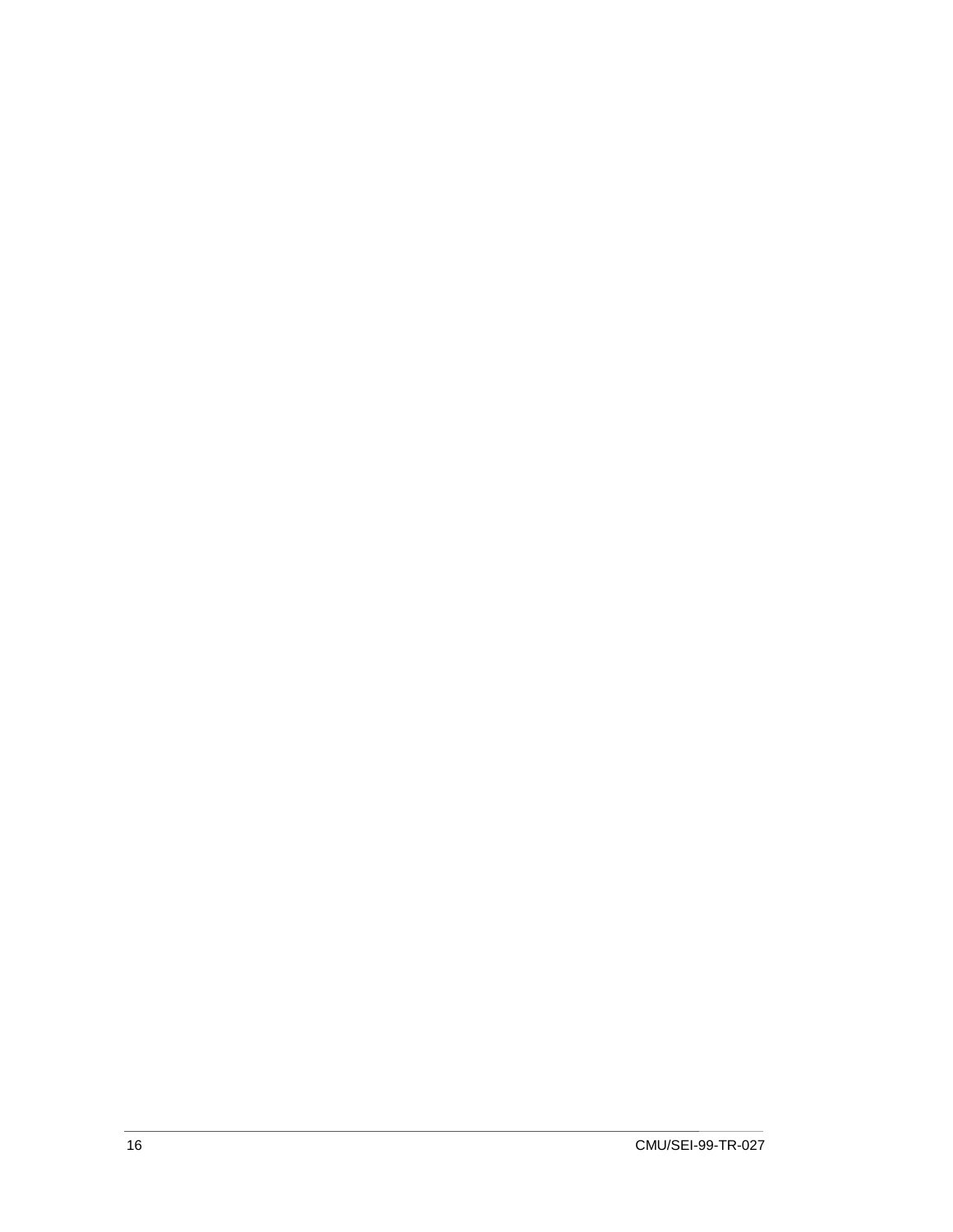# <span id="page-28-0"></span>**3 Results**

The changes in AIS process capability can be delineated into three different eras. The first era was the time period before 1992, at which time AIS did not use a model for software process improvement. In the second era, from 1992 to 1995, the company implemented the CMM. Data indicate that project schedules and effort predictability improved with the introduction of the CMM maturity framework. The third era began in 1995 when AIS piloted the PSP. The PSP was integrated into the defined process in 1996. Data gathered reflected an increase in product quality, as well as improvements in productivity levels. The consequent reduction in rework led to lower life-cycle cost and greater profitability.

The data shown are for commercial systems that AIS has been developing since 1986. The data for the embedded system development are not included with the commercial system data because the application domain is quite different. The embedded system work was a series of components each developed by an individual through the entire life cycle. Each component was delivered to the customer as a separate entity. The results for embedded systems will be discussed in the PSP section.

### **3.1 Schedule and Effort Predictability**

Figure 10 graphically depicts the impact of the CPI initiative and activities on projects' schedule commitments. Before 1992, successful completion of projects was dependent upon the individual ability and Herculean efforts of a few Project Managers and engineers.

The AIS Development Group has progressed from an ad hoc environment with unpredictable and frequent over-budget efforts to an environment of disciplined commitments. The process limits in Figure 10 show the change in capability to predict schedule from 1988 through 1998. Although the company was established in 1986, data were not available for projects started earlier than July 1988. The process limits were calculated using a moving range. The date when the project development phase started was used as the horizontal coordinate because experience indicates that the process maturity of the project phase is influenced by the maturity of the organization when the phase started. Each data point represents a new development phase.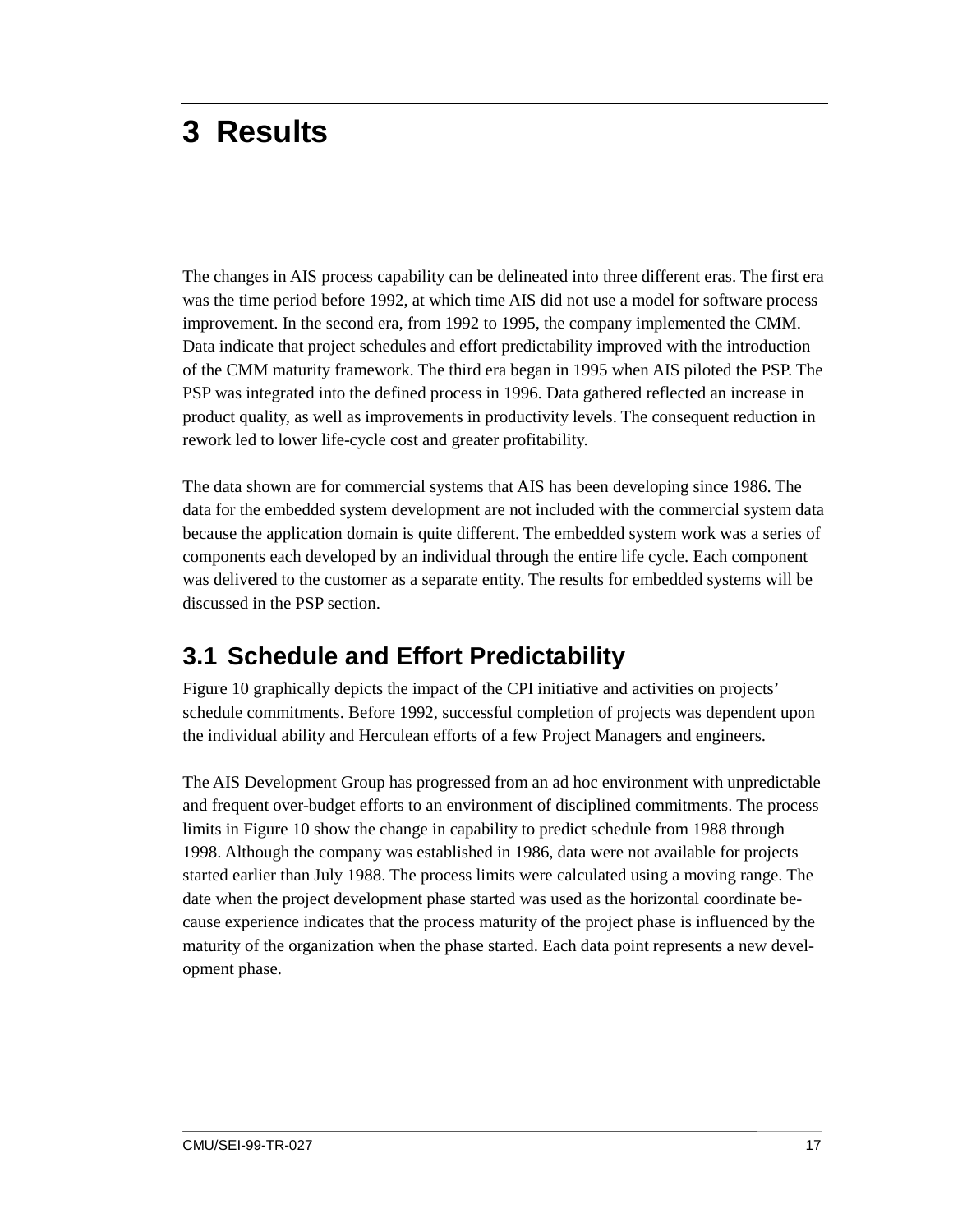<span id="page-29-0"></span>

*Figure 10: Schedule Deviation Individual Value Control Chart - Commercial Systems*

After 1992, when use of the CMM as the improvement model was instituted, schedules became more predictable. At that time, project schedules were based on the AIS defined precommitment process with formal executive review and involvement of Project Managers and engineers in project planning. CPI activities such as Quarterly Status Review, Phase Review, and Software Quality Assurance ensured project visibility. Executive oversight of the development process provided a significant positive impact on the project's ability to meet schedule commitments.

The data indicate that the average schedule deviation improved from 112% in the pre-model era to 41% in the CMM era to 5% in the CMM+PSP era. Schedule predictability again improved when each software engineer used PSP to plan the schedule for his or her component and made that commitment to the Project Manager and overall project plan.

Figure 11 graphically depicts the impact of the CPI initiative and activities on a project's effort commitments. While meeting the schedule met the customer's needs, much of the work was contracted on a fixed-cost bid and, if effort was not predictable, the project phase was not profitable.

When AIS began using the PSP, in addition to continuing CMM-based improvement, effort became more predictable. Some of the effort predictability was the result of the PSP-trained software engineers planning their own work and utilizing their own historical data to estimate; however, the most significant improvement in effort predictability occurred because of the quality practices the PSP-trained software engineers applied.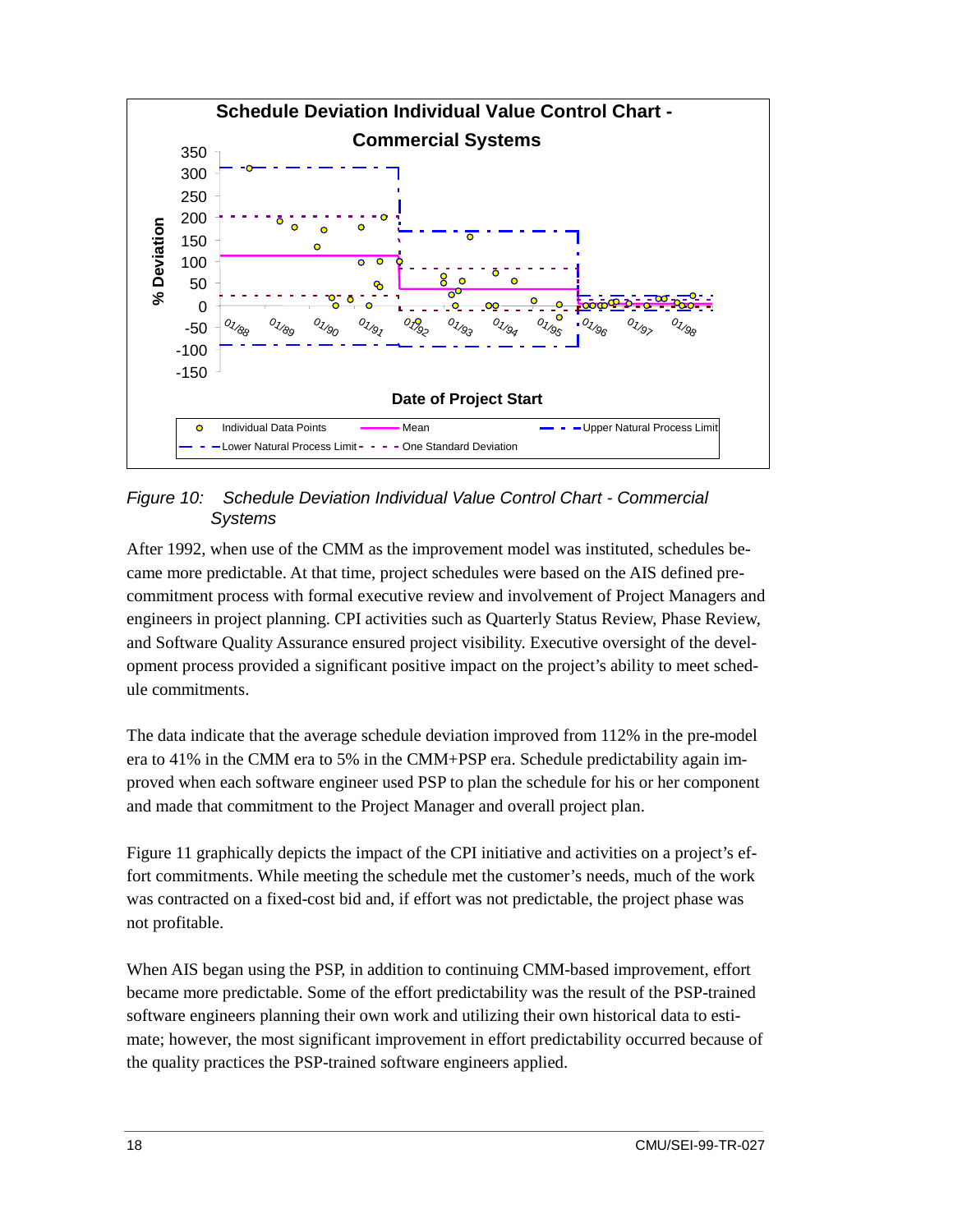<span id="page-30-0"></span>The data reflect the average effort deviation improved from 87% in the pre-model era to 37% in the CMM era to -4% in the CMM + PSP era.



*Figure 11: Effort Deviation Individual Value Control Chart - Commercial Systems*

## **3.2 Quality & Productivity**

In June 1995, the PSP was piloted on a project and was later incorporated into the AIS defined process. Figure 12 shows that projects using the PSP have significant reductions in System Test duration. PSP-trained engineers have few or no acceptance test and usage defects. Similar results were not achieved prior to PSP adoption. The consequent near elimination of rework time and effort flows directly to the company bottom line.

Since adopting the PSP, acceptance tests that are executed by the customer have also been of short duration because of little or no rework. On the pilot project where AIS introduced the PSP in 1995, some of the software engineers had been trained in PSP and some had not. The experience and education of the engineers in both groups were similar. Acceptance test defects were tracked to the components developed by each engineer, and results showed that the PSP-trained software engineers produced a higher quality product. Figure 13 reflects these data.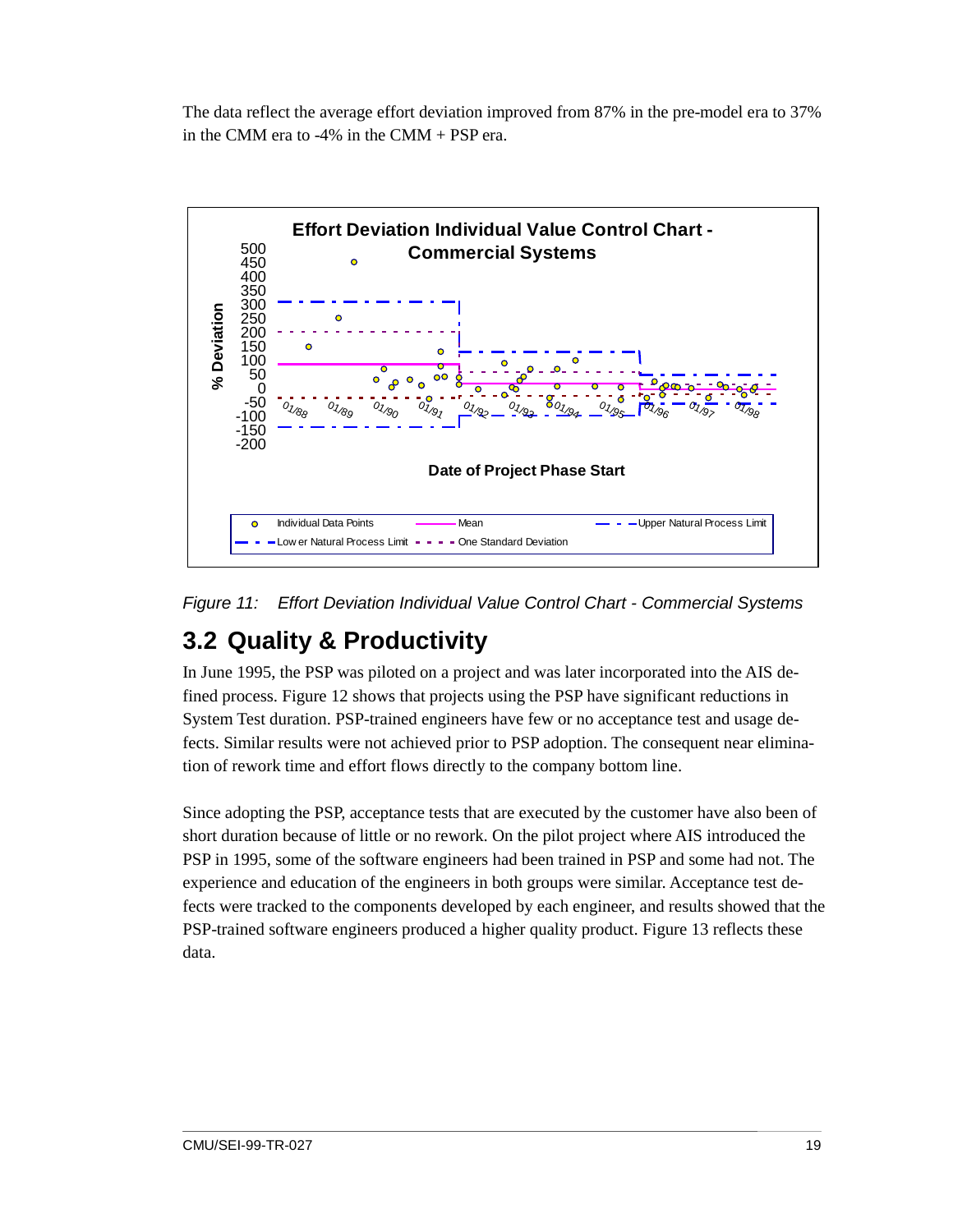<span id="page-31-0"></span>

*Figure 12: System Test Data*



#### *Figure 13: Acceptance Test Defects: PSP vs. Non-PSP*

Figure 14 illustrates how the use of a disciplined process enabled the PSP-trained engineers to be more productive. The time used for the LOC/hour calculation is the total time for the production of components. For each component, the time was tracked for all phases of that component including design, code, and test activities and all planning, reviews, and inspections.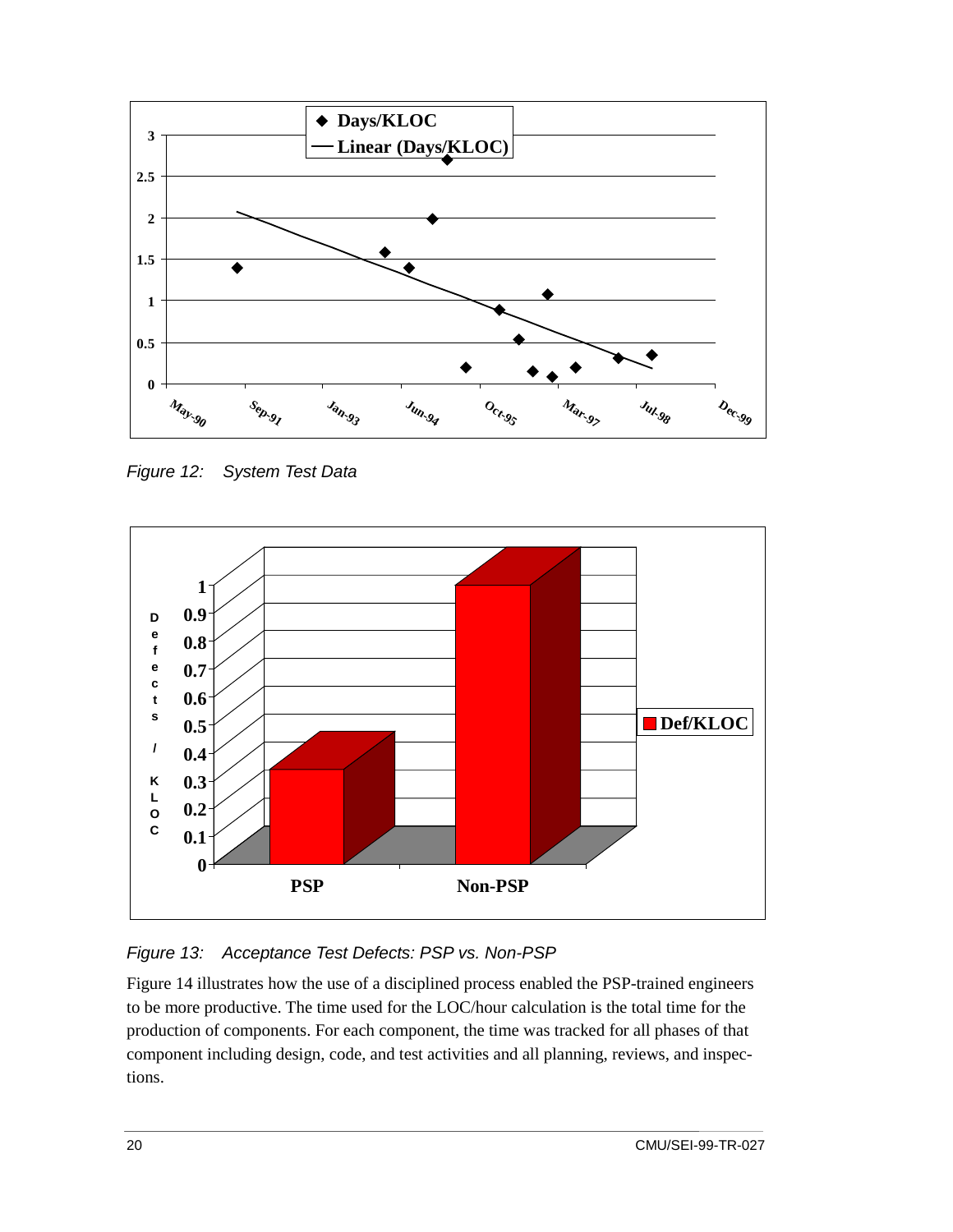<span id="page-32-0"></span>

*Figure 14: Productivity: PSP vs. Non-PSP*

Figure 15 contains defect removal data from projects that have completed the entire development life cycle since the integration of tracking defects by phase into the process. Individual PSP reviews are used along with formal inspections throughout the life cycle of a product and have proven to be an effective defect-containment strategy.

## **3.3 Individual Software Engineer**

When AIS ventured into embedded software domain, the process framework and PSP assisted in improving development practices. Figure 16, Figure 17, Figure 18, and Figure 19 show the data on embedded software development done by an individual software engineer. This was an experienced individual who had knowledge of PSP; therefore, there was a higher degree of quality in the work from the beginning of development. These charts clearly demonstrate the improvement in estimating accuracy of size and effort. Unit/component test defects were around one defect/KLOC. During the development of these components, the engineer showed a slight gain in productivity because of no rework tail.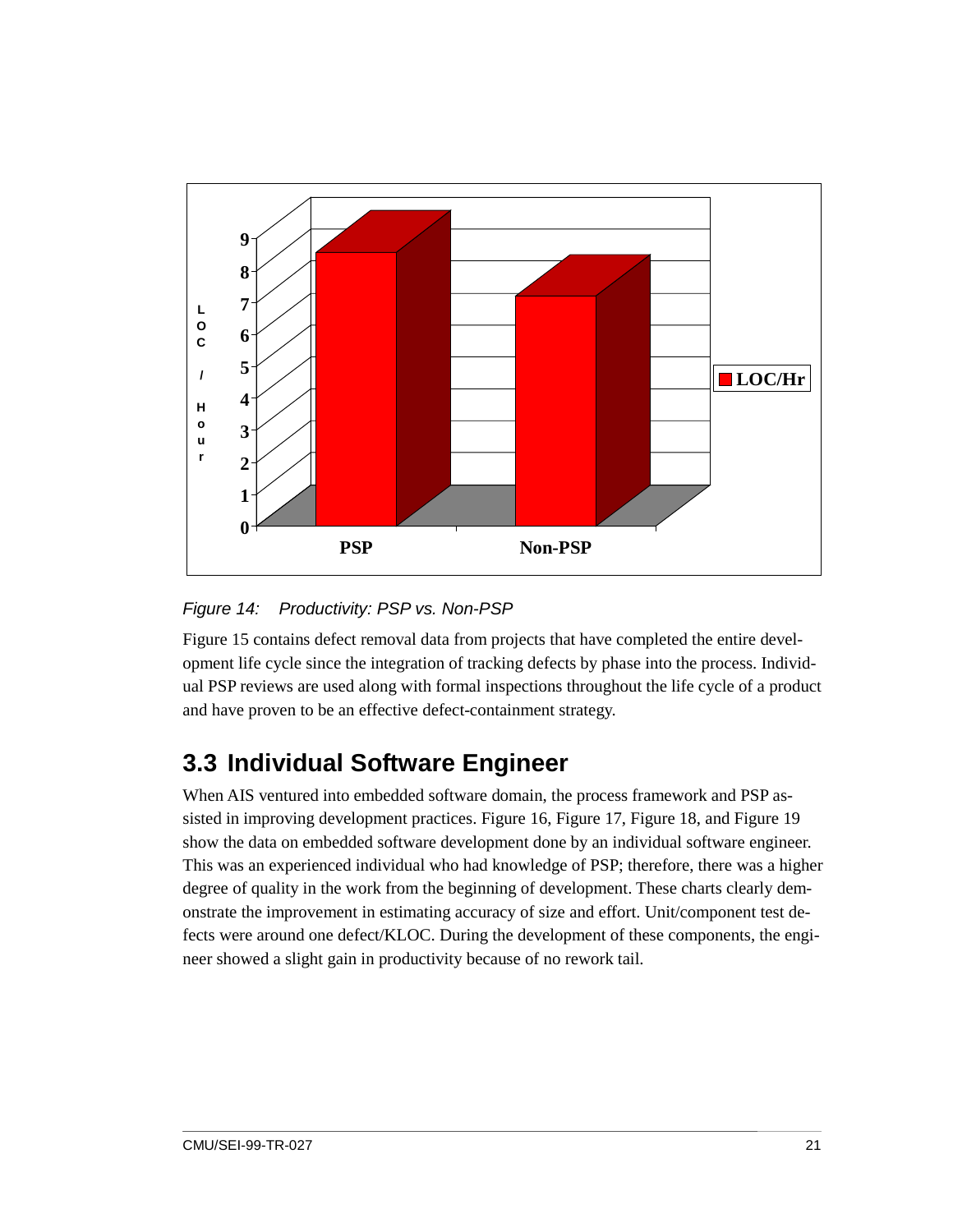<span id="page-33-0"></span>

*Figure 15: Defects Removed by Phase*



*Figure 16: Size Estimating*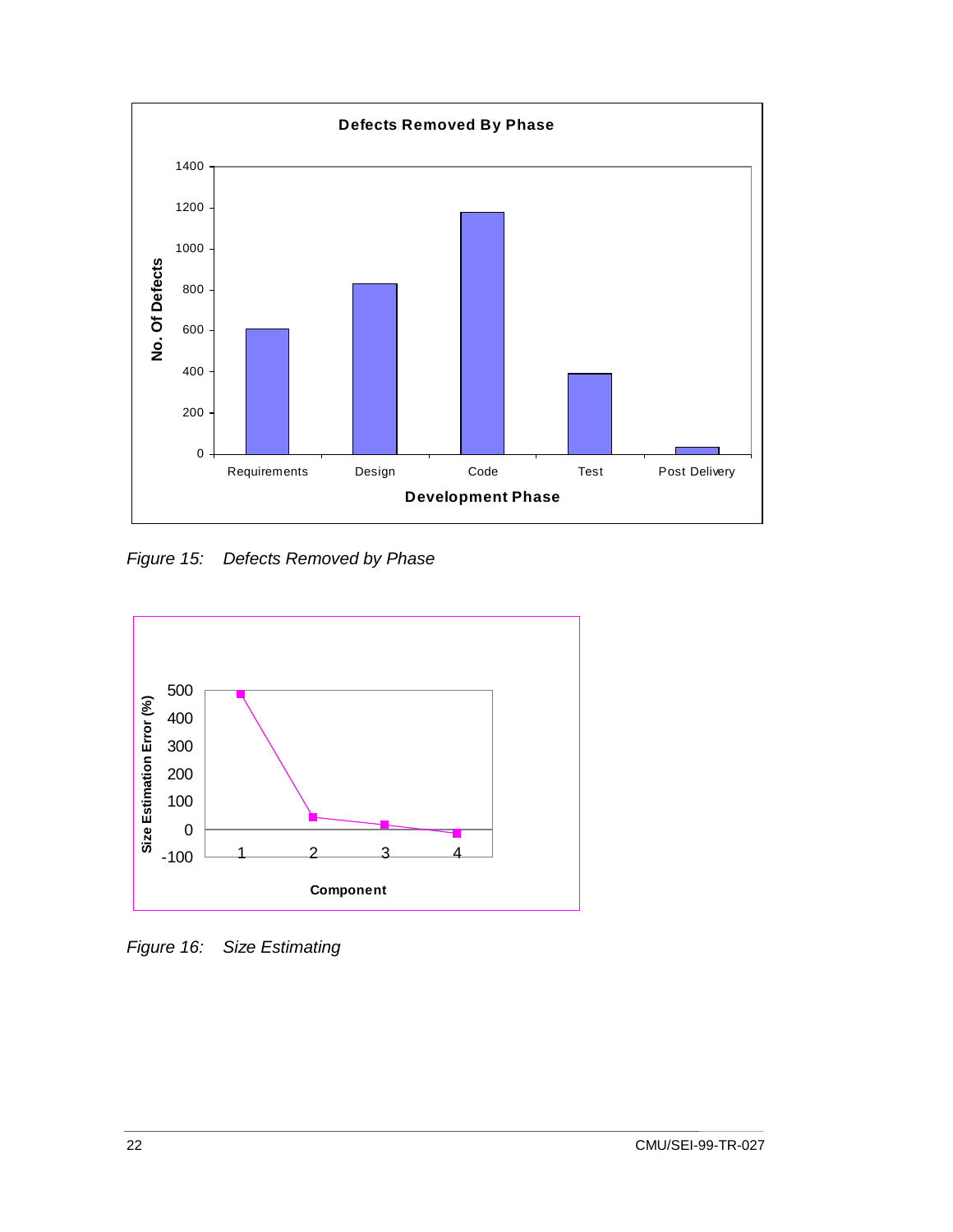<span id="page-34-0"></span>

*Figure 17: Time Estimating*



*Figure 18: Productivity*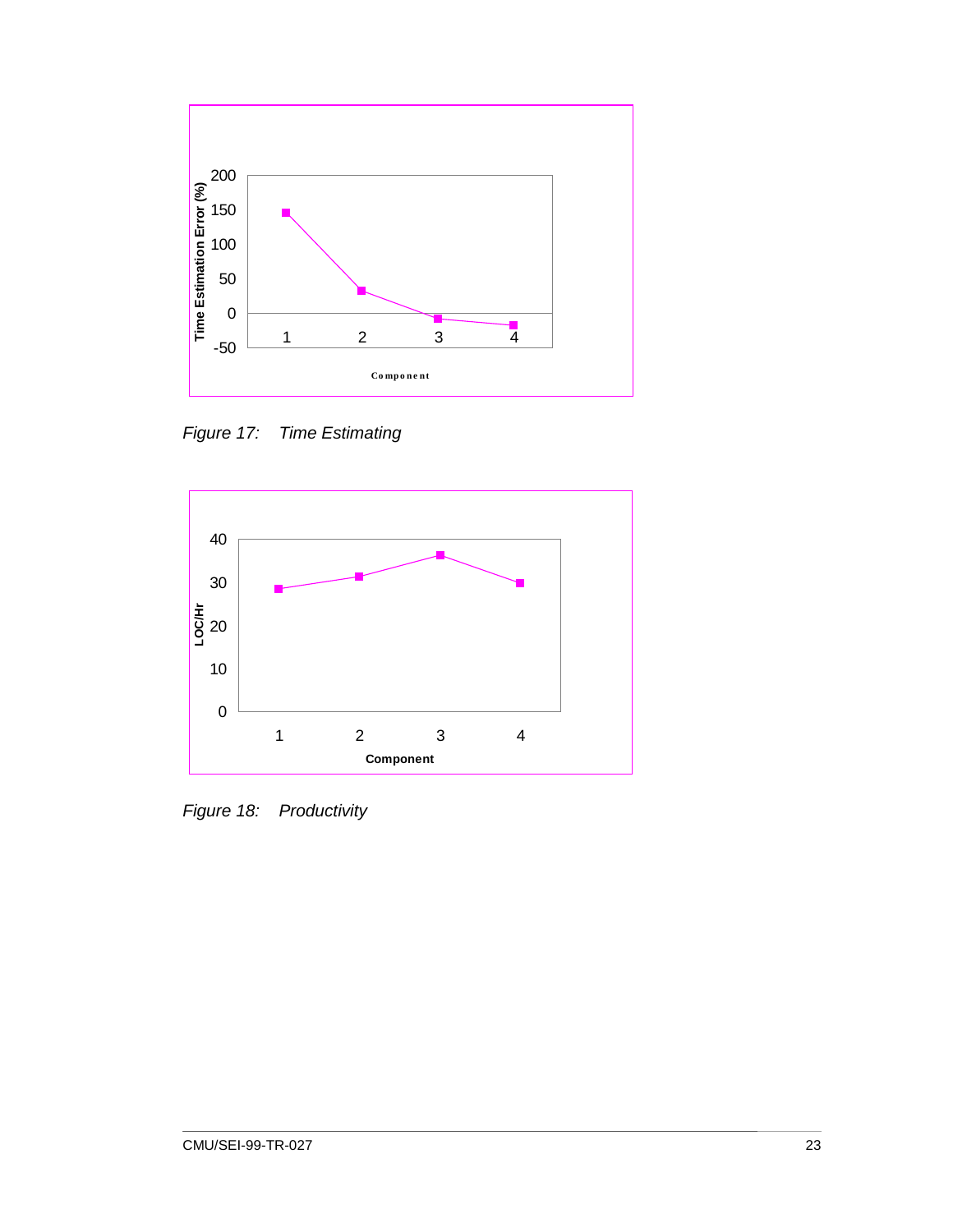<span id="page-35-0"></span>

*Figure 19: Test Defects*

## **3.4 Process Culture**

Continuous improvement of the development process occurs because of an organizational culture that understands continuous improvement and its relationship to the CMM, and participates in proposing and implementing small incremental improvements. Figure 20 shows the number of PIPs implemented by CMM key process area since 1992. Of the current group, 95% of all engineers who have been with the group more than 6 months have submitted at least one PIP.



*Figure 20: Implemented PIPS by KPA*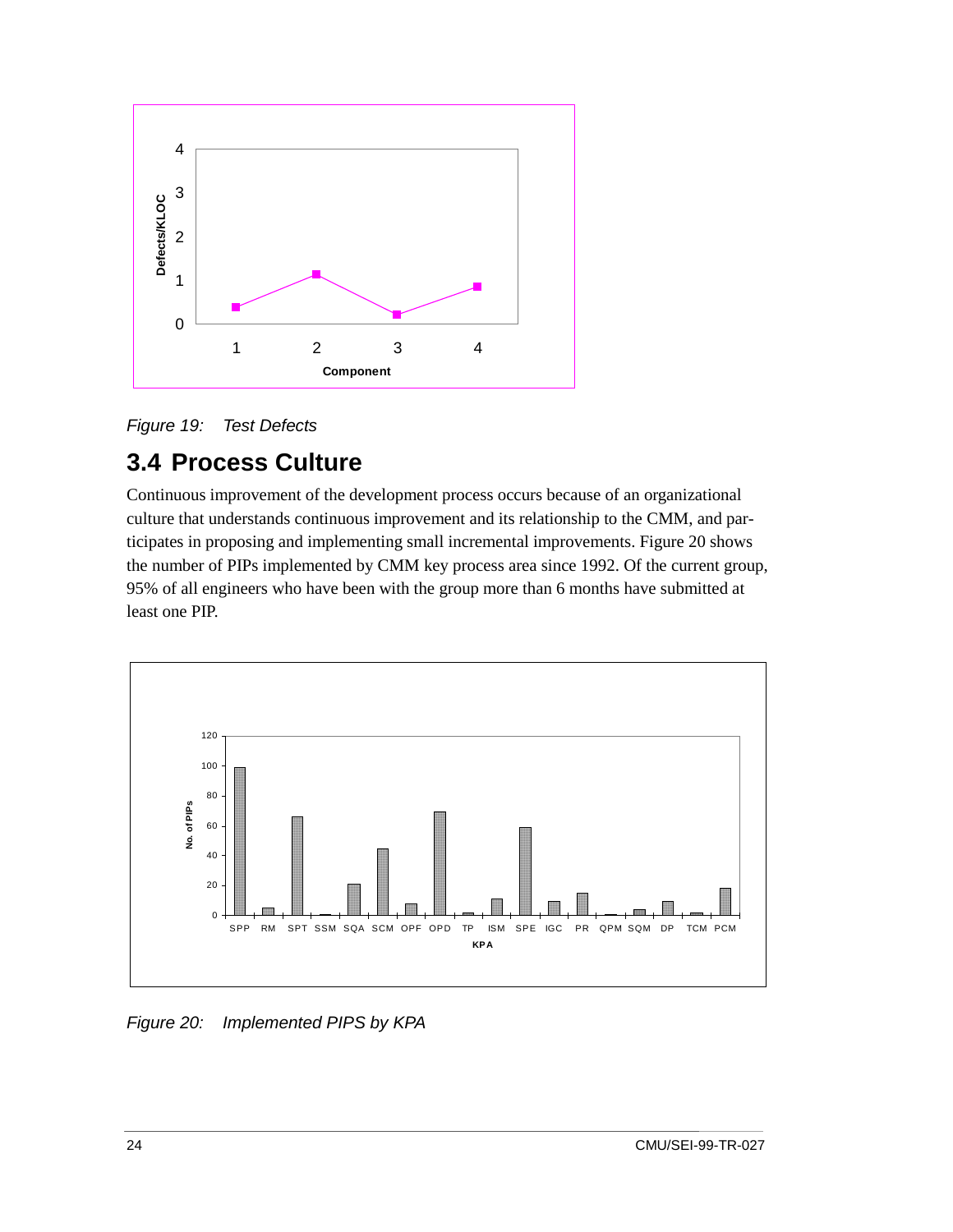<span id="page-36-0"></span>From the period July 1992 to October 1998, engineers submitted 635 individual PIPs. The SEPG implemented 412 PIPs in an orderly and institutionalized manner. Sixty-three individual engineers have submitted PIPs indicating that CPI is broad based within the AIS Development Group.

Data also provide evidence that participation in process improvement efforts benefits individual career enhancement prospects. Engineers submitting the most PIPs have been promoted to President, Development Manager, Process Manager, and Training Director.

The impact of CPI has been most evidenced in the change of attitude within the organization. It is no longer necessary to explain the value of process improvement to employees—it is a way of life. Evidence of this is found in the comments from members of the Development Group in response to the question *"What convinced you that process improvement works?"*

#### **3.4.1 Individual Anecdotes**

One software engineer, who has been with AIS about six months, described her experience as compared to previous employment. "About two years back I was hired for incorporating changes in the existing information system of a major life insurance company. The system was so huge that none of us (including the on-site managers) had an in-depth understanding of the entire system as there was no written Software Requirements Specification. We were told what modules to make the changes in. But it would take hours to make a single change because we had to look through undocumented programs, each of them having between 13 KLOC - 15 KLOC. The thought "how I wish the code was documented" crossed my mind not just once, but every single time I started to make a change! And we were aware that these changes probably had ripple effects in other modules that needed to be taken care of. But we had no clue as to which modules were getting affected, and how they were getting affected. Moreover fresh requirements were being gathered on-site as we were busy enhancing the modules. The result - chaos!"

She continued, "When I browsed through the AIS web site and read that they gave high priority to quality and software processes, I knew where I had to go! I know now that I made a right decision because at AIS every task is done in a structured and organized manner using processes. What I have learned from my experience is that processes are not only important in the work environment, but in every walk of life!"

Another software engineer who has been with us for several years told her story. "I was working on a large project at a Fortune-100 customer when our customer supervisor came hurriedly to my desk and said that she wanted some information about our project urgently. At that time my AIS Project Manager was not present, but my team member and I could provide all the information she wanted about the project.

The customer supervisor wanted to know: Is it on schedule? How much effort was spent? What was the cost at this point? How many hours were spent on enhancements? How much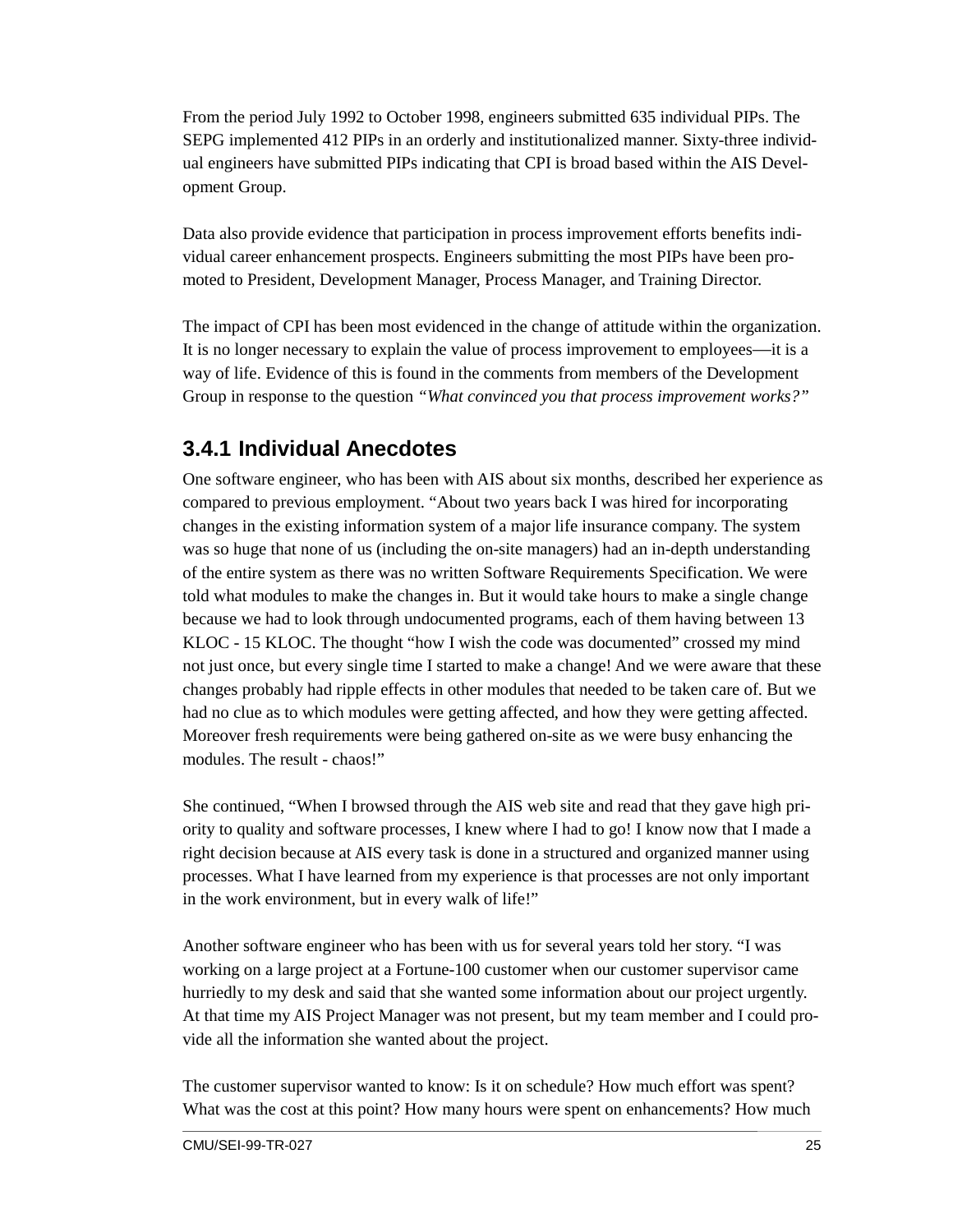did we spend on Software Change Requests? We gave her the information.... She was thoroughly impressed!

This incident convinced me that our process of planning and tracking projects is very useful, not only to us but to our customers also! This made me realize the importance of process."

A new Project Manager shared her account of what convinced her that process improvement works. "In recently assuming the role of Project Manager of a new development project, with little experience managing a project using software processes from the beginning of a project to its close, I have been able to make the transition in responsibilities with a relatively small amount of effort. I firmly believe the process training I have received throughout my career here at AIS, along with the highly qualified process-trained staff, which have not only been my supervisors but my mentors, are the two major contributing factors for this smooth transition.

Although I have worked with the process information contained in the Continuous Process Improvement on the Web (CPIW) application in my role as a Technical Writer for the company, I see it as a whole new tool from this role. The process information, templates, forms, etc., contained within the AIS CPIW have not only provided a wealth of information to me, but I can truly see how these documented processes, standards, guidelines, and policies, when used properly, can result in significant cost savings to the company and their customers."

A manager at AIS who started as a software engineer in 1990 shared his experience. "During my first two years at AIS, there had been many announcements in staff meetings about how we were going to be more competitive, deliver quality products, and make deliveries on time (through CASE tools, C++, OO, etc.). So far I had participated on two projects that had disappointed key customers by their lateness and problems.

In January 1992, our AIS Chief Executive Officer (CEO) went to a conference on software process improvement. When he returned, he immediately called a staff meeting, and gave each employee a copy of *Managing the Software Process*. We were all asked to read the first six chapters. Our "Continuous Process Improvement" initiative was born and became the foundation for all other software development initiatives at AIS. Using the principles of process improvement, we did a better job - not by trying harder or working faster—but by continuously learning from our past experiences and applying this to future work."

Other comments from software engineers include: "Everything is under control if we follow the process." "Software process improvement helped me realize that I had to spend more time in design, and thus I reduced the time spent in test."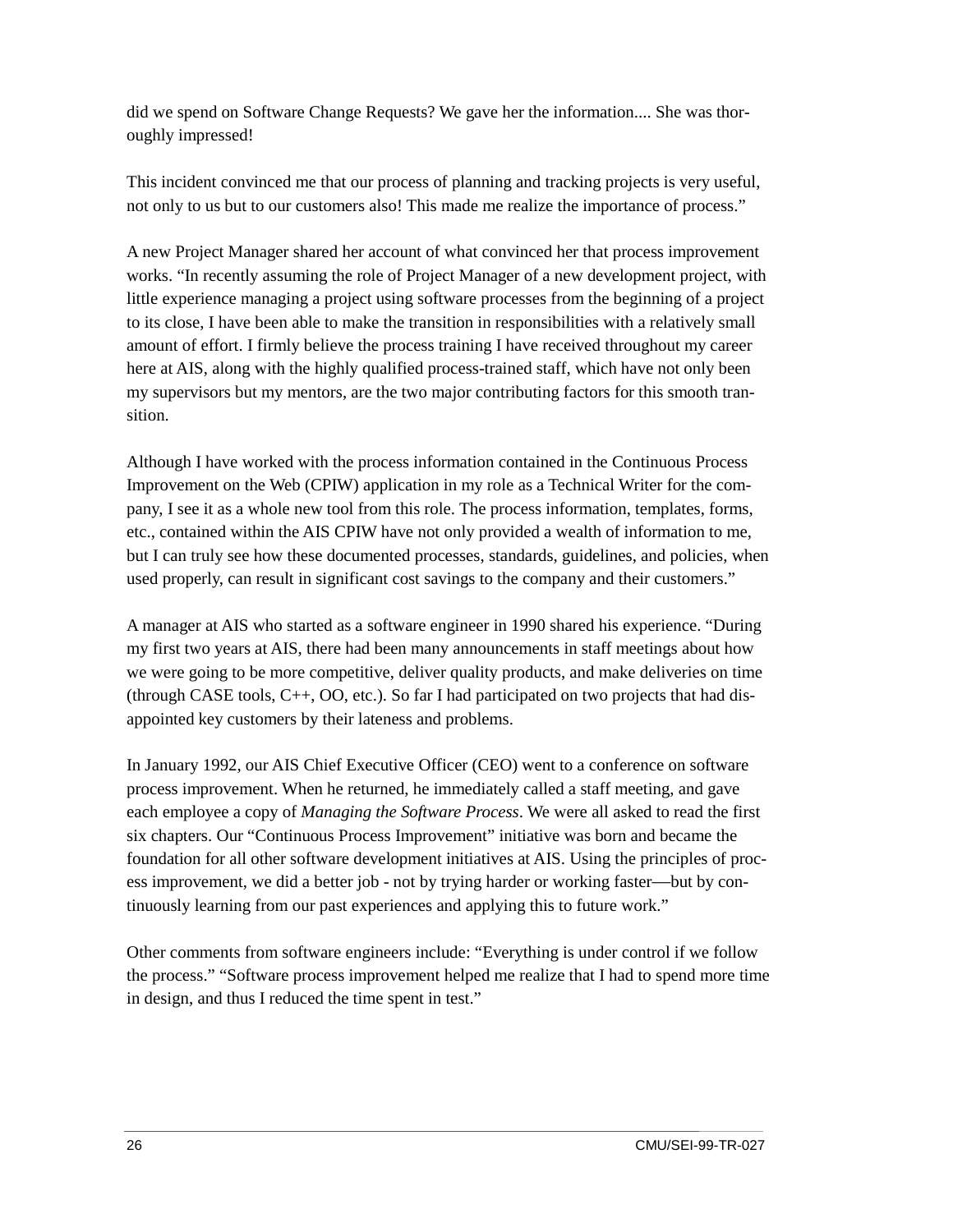# <span id="page-38-0"></span>**4 Corporate Links**

### **4.1 Balanced Scorecard**

In September 1995, a senior management group was organized to establish a corporate longterm strategy based on surveys of customers, employees, and shareholders. The Balanced Scorecard [Kaplan 96] framework was chosen to identify the core outcome measures and performance drivers of strategic objectives from each of five perspectives: Financial, Customer, Employee, Internal Business Process, and Learning and Growth. The objectives and measures now are part of a management system that links them to each other, process improvements, job position accountabilities, and business strategy. (See Appendix A: AIS Balanced Scorecard.)

| <b>Perspective</b>               | <b>Ouestion</b>                                                                                     |
|----------------------------------|-----------------------------------------------------------------------------------------------------|
| Financial                        | What is important to our shareholders?                                                              |
| Customer                         | What is important to our customers?                                                                 |
| Employee                         | What is important to our employees?                                                                 |
| <b>Internal Business Process</b> | To satisfy our shareholders, customers, and employees, what<br>business processes must we excel at? |
| Learning & Growth                | How will we sustain our ability to change and improve?                                              |

The specific questions for which answers were sought in order to formulate a company strategy are listed in the Balanced Scorecard Questions shown below.

AIS wanted to obtain input from its customers to understand what they expected in a software product. The process of surveying and interviewing its customers was initiated. Customer feedback indicated that they were expecting defect-free and on-time deliveries of software. They also expected to get value for their money and expected the AIS organization to have a software development cycle that was responsive to their business needs.

Information from the employee perspective was obtained by surveying employees and asking each person to prioritize the key process areas of the People Capability Maturity Model (P-CMM) [Curtis 95].<sup>4</sup> The surveys were compiled and the six key process areas were chosen with five of the six being from the Repeatable level. The financial perspective was written

 $\overline{a}$ 

<sup>&</sup>lt;sup>4</sup> The People Capability Maturity Model (P-CMM) is a maturity framework developed by the SEI and patterned after the CMM. This model is utilized by software organizations as a guide for continuously improving the management and development of their human assets. The P-CMM provides software organizations with the insight necessary to attract, develop, motivate, organize, and retain the highquality personnel necessary to improve their software development capability.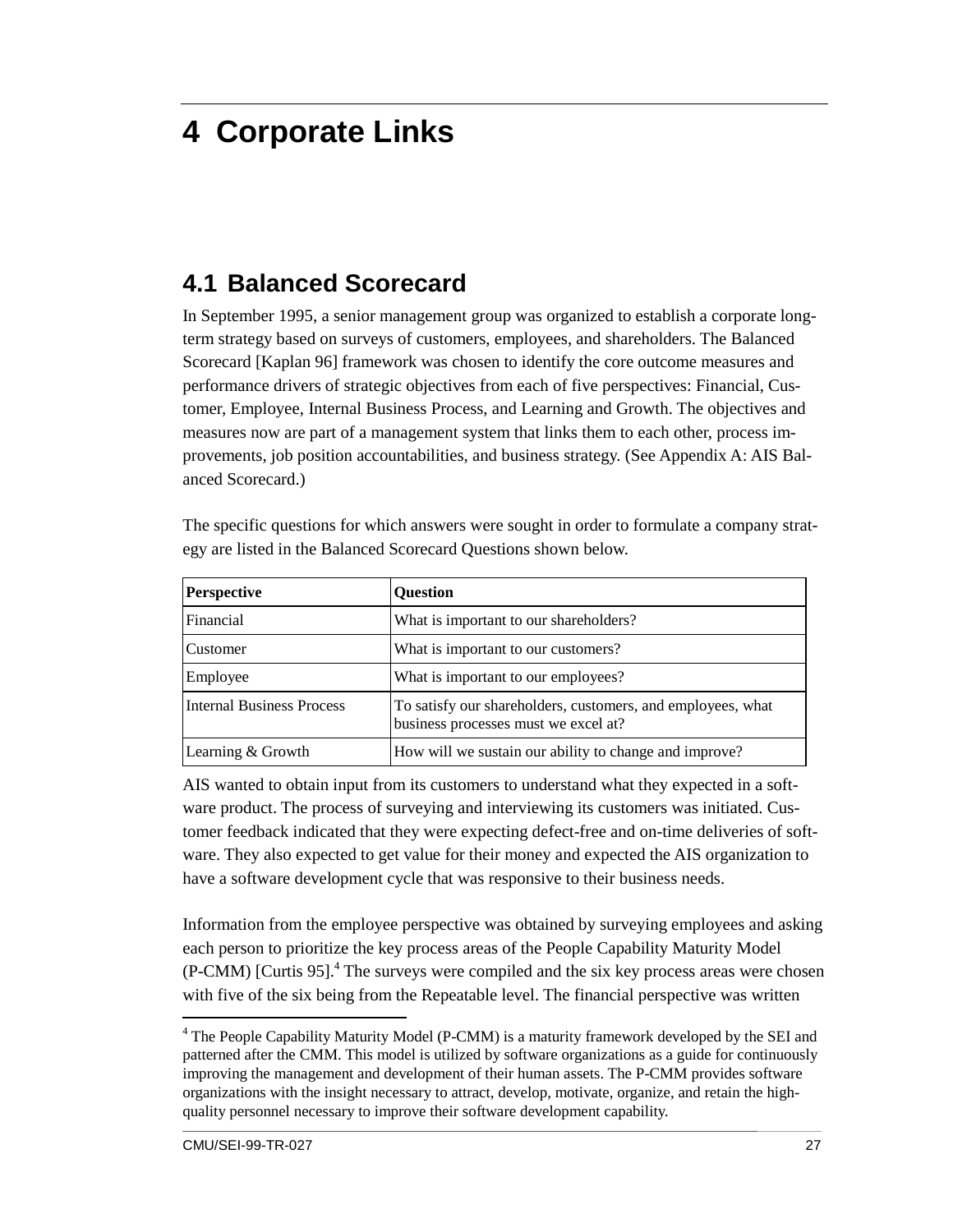<span id="page-39-0"></span>with input from the shareholders. Consideration was given to feedback from the shareholders, customers, and employees in order to define the internal business process objectives. The internal business process perspective is based on CPI of the projects, individuals, and organization. The support for these improvements comes from the CMM, the PSP, and the AIS PIP process. These were identified as the means by which critical value propositions identified by the customers would be delivered, long-range competitive capabilities would be built, and superior long-term financial performance would be ensured. The internal business process results were discussed in Section 3.

The remaining perspective was Learning and Growth. To satisfy this perspective, the company made the decision to invest in its people, process, and technology. This commitment was driven by the need to remain innovative and to satisfy the company's shareholders, customers, and employees.

Once the objectives were in place, a set of measurements was defined—core outcomes and performance drivers. Performance drivers are leading indicators that are measurable early in the process, while core outcomes are lagging indicators. For instance, for the learning and growth perspective, "Engineers use the PSP" is a performance driver, and "Engineers improve their productivity continuously" is a core outcome.

After the core outcomes and performance drivers were completed, a target was defined for each, a timeframe for taking the measurement was determined, and a schedule for reporting the results was established.

### **4.1.1 Financial Perspective**

The financial strategic objective from the shareholders' perspective is to "Consistently meet or exceed shareholder expectations for revenue growth, profitability, and return on investment." Individual project profitability and overall AIS revenue and profits improved significantly as our process improvement progressed. In the era before 1992, AIS was profitable one out of the five years. After beginning our process improvement initiative using the CMM, profit margins were consistent. During the years between 1992 and 1995, profit as a percentage of revenue averaged 5.7%. More recently in the CMM+PSP era, profit as a percentage of revenue has averaged 9.9%. These gains have occurred at the same time that the AIS organization was experiencing growth from 21 people in 1990 to over 140 people by the end of 1998.

### **4.1.2 Customer Perspective**

AIS has seen sustained continuous improvement in customer satisfaction. The Balanced Scorecard customer strategic objective is to "Consistently meet or exceed customer expectations for: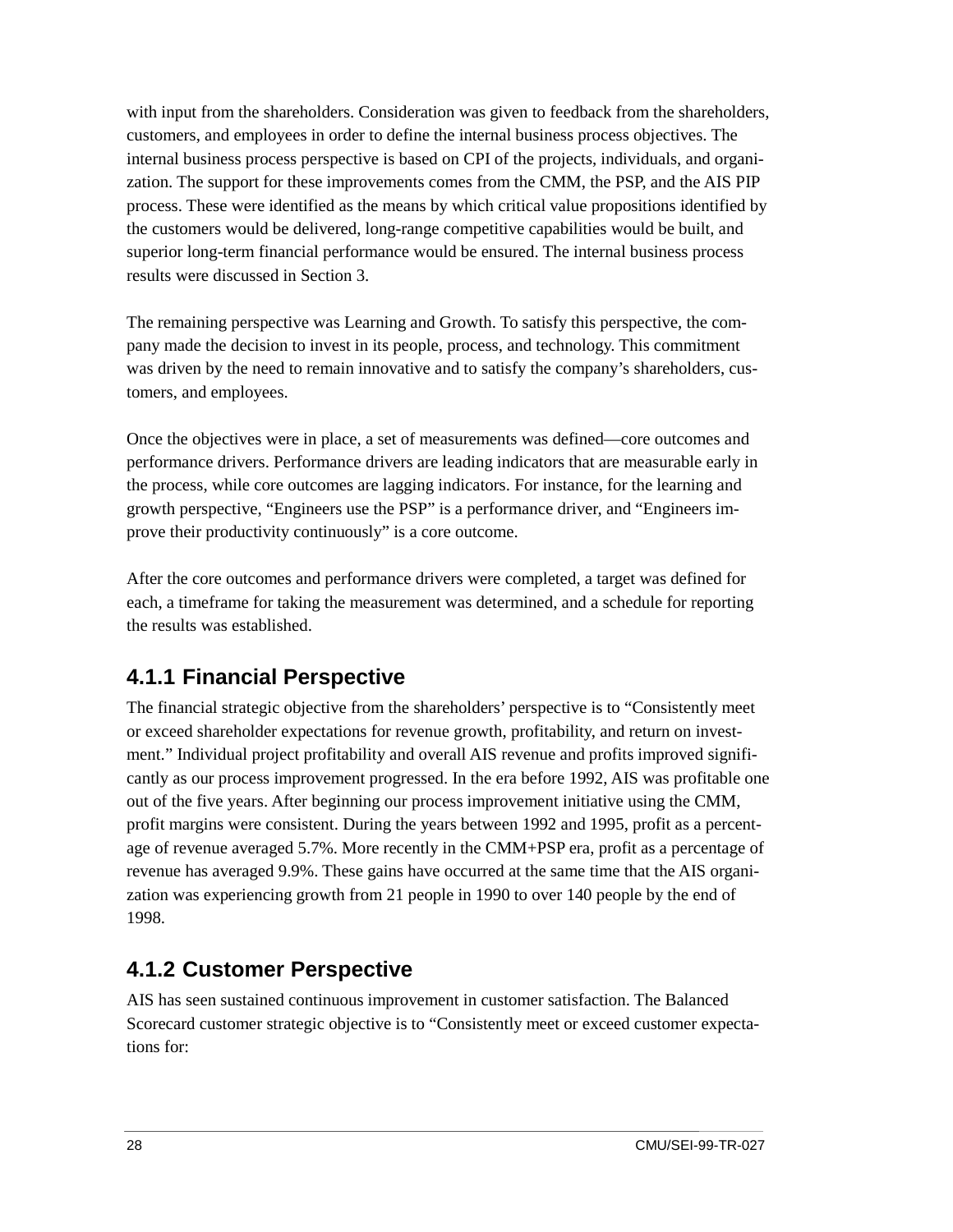- <span id="page-40-0"></span>• Defect-free and on-time delivery (quality)
- Value for products and services
- Achieving time-to-market goals (timeliness)

This objective is measured at the end of each project phase by using a Customer Feedback Form which asks the customer to check a response to *"AIS has delivered value products and services for the price during this project phase"* and also has room for comments. The form that was used in 1997-1998 had choices of Achieved, Need to Improve, or Did Not Achieve. Some of the feedback being received could be interpreted as a rating of "Exceeded"; however, responses were not measured with the feedback form. The new feedback form that was adopted as a response to a PIP in 1999 offers choices of "Exceeded Expectations, Met Expectations, or Did Not Meet Expectations." Each choice is provided for quality, value, and timeliness measures.

The results of customer feedback forms for project phases in 1997-1998 were as follows:

- 44 Achieved
- 4 Need to Improve
- 0 Did Not Achieve

With no formal marketing organization, another indication of customer satisfaction is that AIS has continued to experience growth through repeat business and industry reputation.

### **4.1.3 Employee Perspective**

The Balanced Scorecard employee strategic objective is to "Consistently meet or exceed employee expectations for training, compensation, communication, work environment, performance management, and career development."

The major initiative, "For Your Improvement" (FYI) started in October 1995, to improve the maturity of people practices using the People Capability Maturity Model. The employee handbook is structured based on the P-CMM key process areas. The P-CMM Process Improvement Proposal (PPIP) mechanism modeled after our institutionalized software Process Improvement Proposal mechanism is the vehicle for suggesting improvements.

### **4.2 People Management Processes**

The Balanced Scorecard provides a link from the strategic objectives to the position objectives. Figure 21 depicts how the position objectives and position description are merged, with the outcome being the self-evaluation and feedback instrument used for performance management.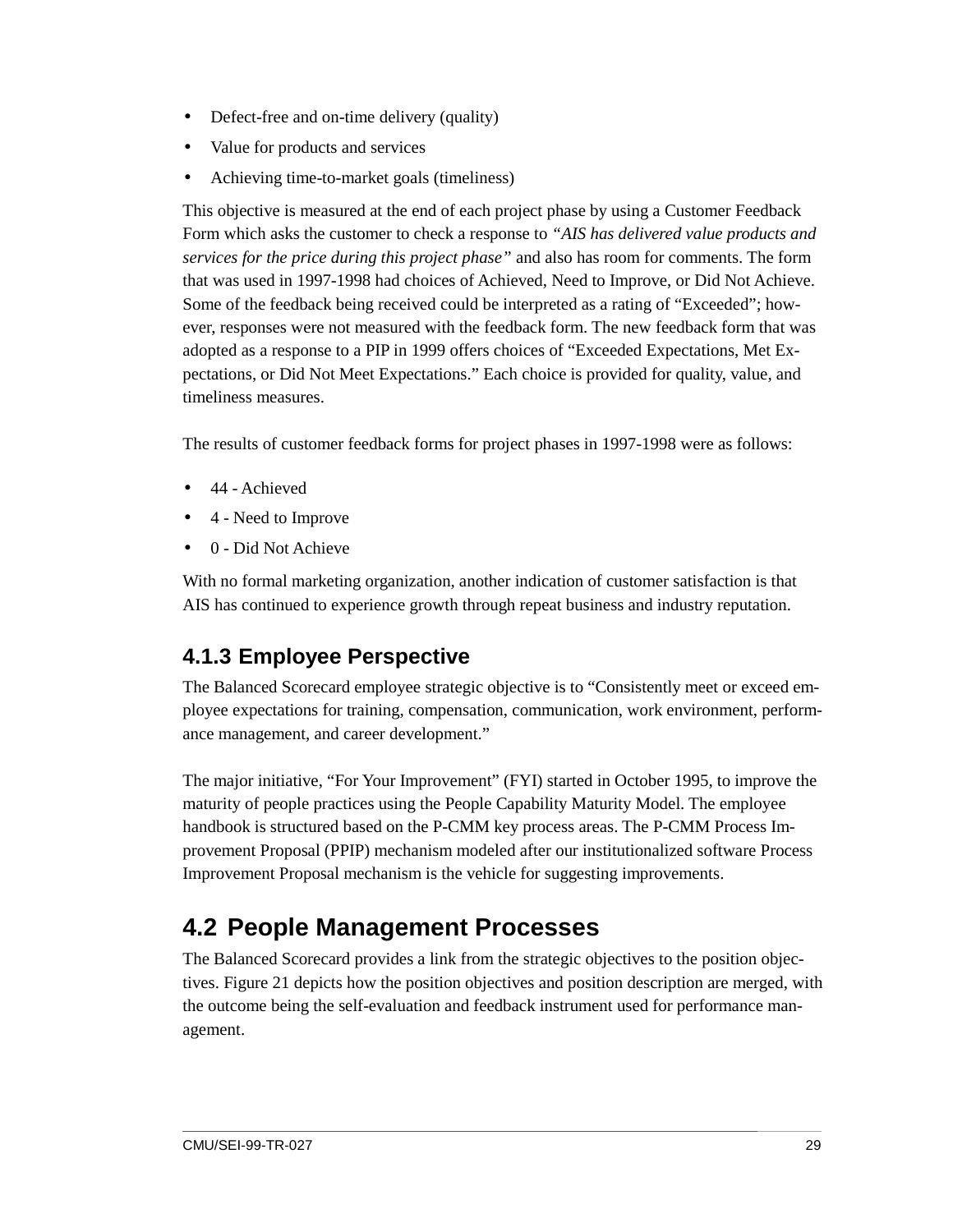<span id="page-41-0"></span>

*Figure 21: People Management System*

There are four outcomes from the self-evaluation and feedback process:

- 1. Individual improvement goals
- 2. Summary rating
- 3. Individual training goals
- 4. Individual broadening assignment and activities goals

Upon completion of the self-evaluation form by the employee of his or her current position accountabilities and professionalism characteristics, individual improvement goals are identified and documented in a discussion between the employee and his or her supervisor. The summary rating is one criteria used for compensation increases.

The training director incorporates the individual training goals into a plan for the organization. The individual broadening assignments and activities are used in preparing a report that managers and leaders of groups such as SEPG and SQA use for staffing both part-time and full-time functions.

The links from the Balanced Scorecard to an individual's goals for improvement, training, and broadening assignments and activities help to align the individual's career plans with the company goals.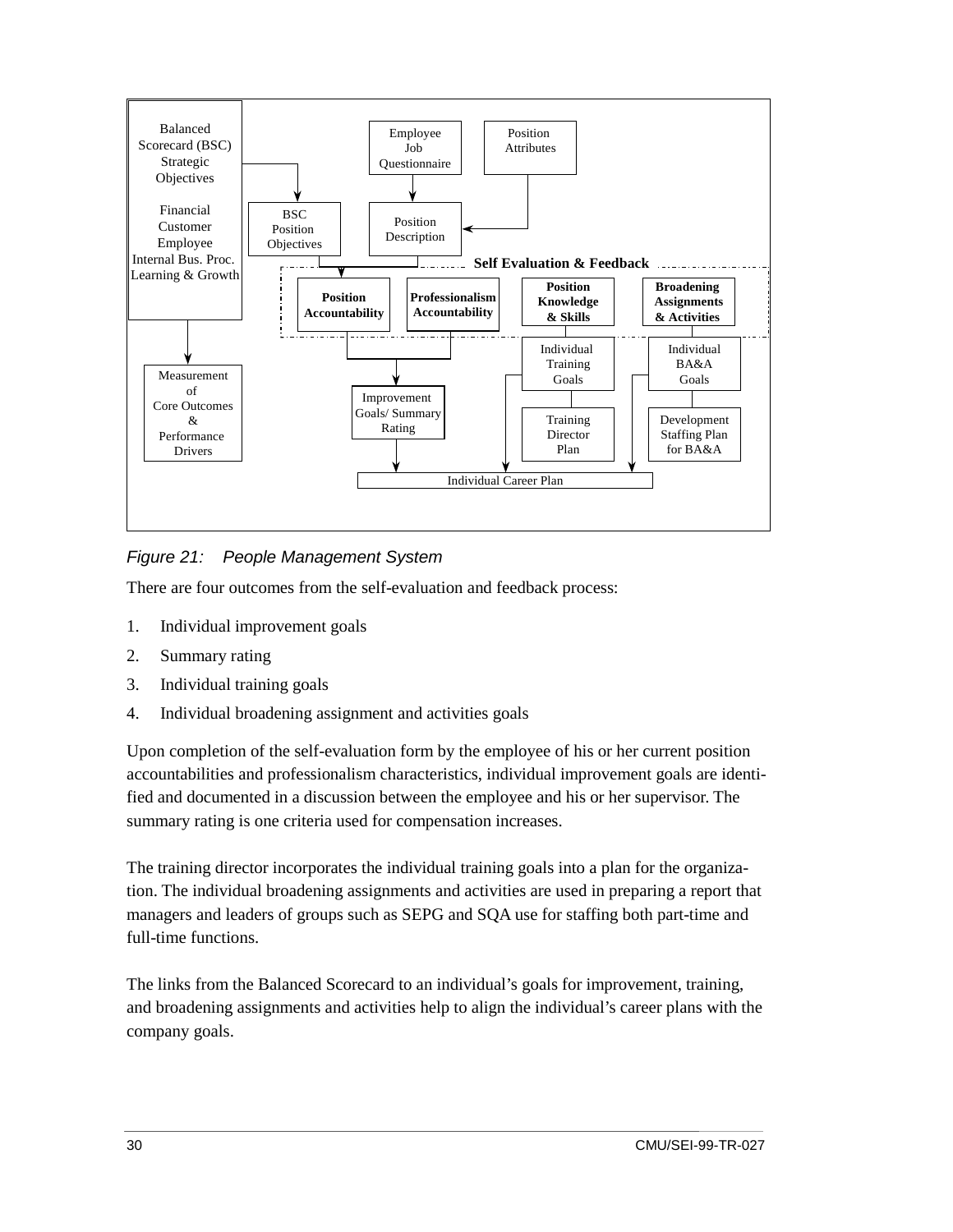#### <span id="page-42-0"></span>**4.2.1 Role of Software Engineer In Software Process Improvement**

The role of the software engineer in software process improvement is defined by the accountabilities of the position. These accountabilities are measured in the performance evaluation and feedback process. Accountabilities include:

- Ensure use of an approved tailoring of the PSP in software development.
- Acquire and demonstrate an in-depth understanding of the SEI CMM.
- Ensure use of the project software engineering process that is an approved tailoring of the AIS defined process.
- Ensure the highest possible quality in the development of a component by removing a targeted percentage of defects before compile and test.
- Ensure accurate and timely submittal of size, effort, schedule, and defect data to the Project Manager.
- Ensure improvement of the AIS defined process by submitting PIPs.

#### **4.2.2 Role of Project Manager in Software Process Improvement**

The role of the Project Manager in software process improvement is defined by the accountabilities of the position. These accountabilities are measured in the performance evaluation and feedback process. Accountabilities include:

- Ensure use of an approved tailoring of the PSP in software development.
- Acquire and demonstrate an in-depth understanding of the SEI CMM.
- Ensure that project processes are planned, tracked, and analyzed according to their defined process that is an approved tailoring of the AIS organization defined process.
- Ensure project staff awareness and understanding of the project's software engineering processes and product specifications.
- Ensure accuracy and timeliness of data collected for project and process management.
- Ensure that project post mortems are conducted and result in the submittal of PIPs for the improvement of the AIS defined process.

The Development Manager, Process Manager, and Training Director all have accountabilities similar to the Project Manager that are tied to software process improvement.

## **4.3 Long-Range Plan**

A Long-Range Planning Group of 18 key employees was established in September 1997. The focus of this group was to establish a corporate long-term strategy to take AIS into the year *2007*. Figure 22 iterates the purpose of the long-range plan. Currently there are five teams working on implementing the critical success factors (CSFs) that were identified. The largest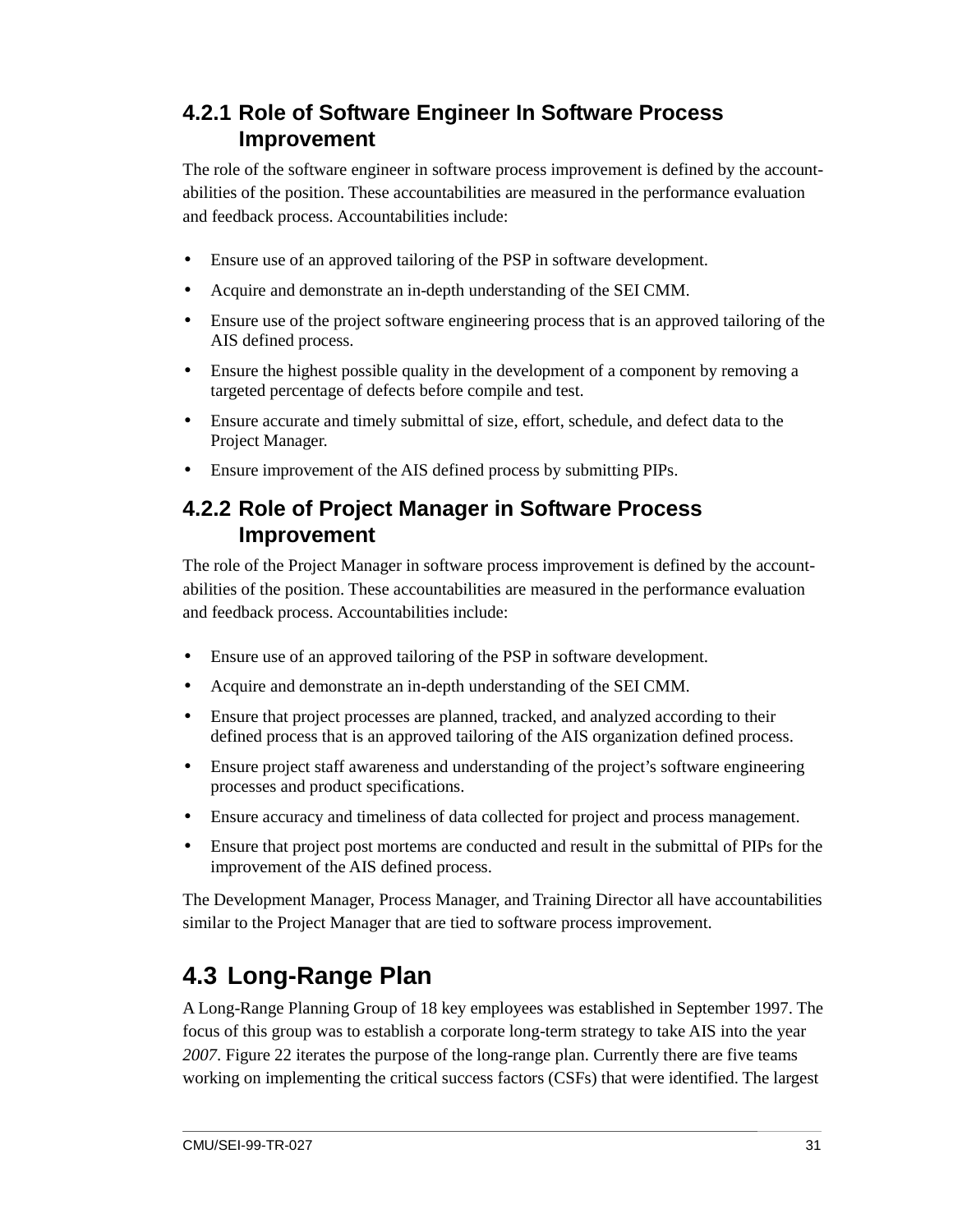<span id="page-43-0"></span>team is working on Critical Success Factor #3. One of the items this group is working on is to define processes that our on-site consultants can use in non-process oriented environments.



*Figure 22: Long-Range Plan*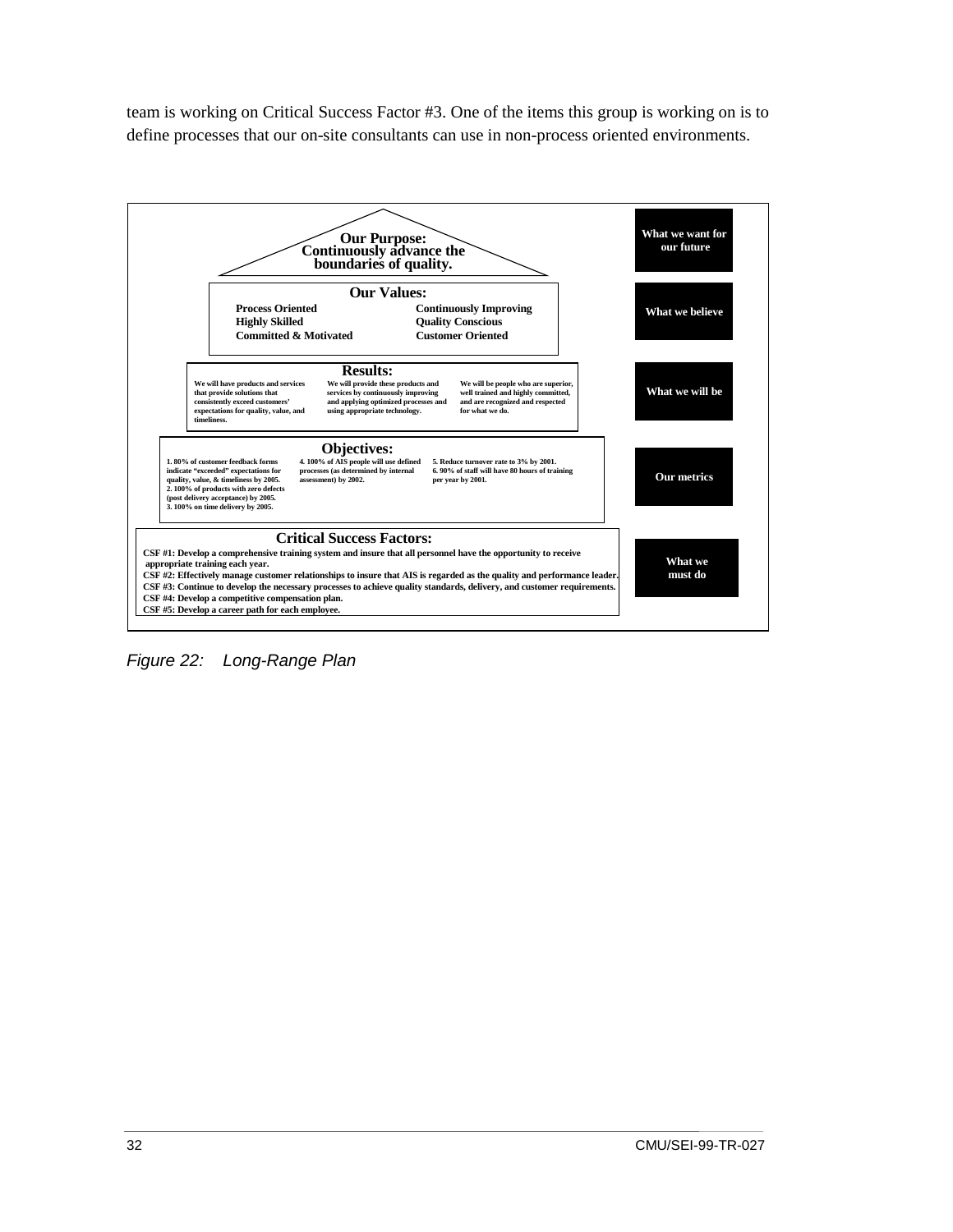# <span id="page-44-0"></span>**Appendix A: The AIS Approach to the Balanced Scorecard**

AIS has adapted the Balanced Scorecard approach for its organization's objectives and needs. There are cause-and-effect relationships throughout the Balanced Scorecard. When "Engineers use the Personal Software Process," which is a Learning and Growth performance driver, that also enables "Components with target percent of defects removed before compile and test." This leads to "Components, modules, programs with zero integration test defects" to meet the Internal Business Process strategic objective of "Engineers achieve the highest possible quality in the design, code phases of a component, module or program." Satisfying that objective drives "Defect-free deliveries" and "Customer responses indicating value 'achieved'" to satisfy the strategic objective from the Customer perspective to "Consistently meet or exceed customer expectations for defect-free and on-time delivery."

The Balanced Scorecard approach ensures that CPI benefits will continue in the future by demonstrating management commitment to CPI, formulating strategy based on CPI, communicating the strategy to the entire organization, and aligning employee career goals with organization goals.

The Balanced Scorecard demonstrates the company management's commitment to continuous process improvement. This method communicates strategy to the entire organization, links individual accountabilities to strategic objectives, and provides a method against which to measure progress.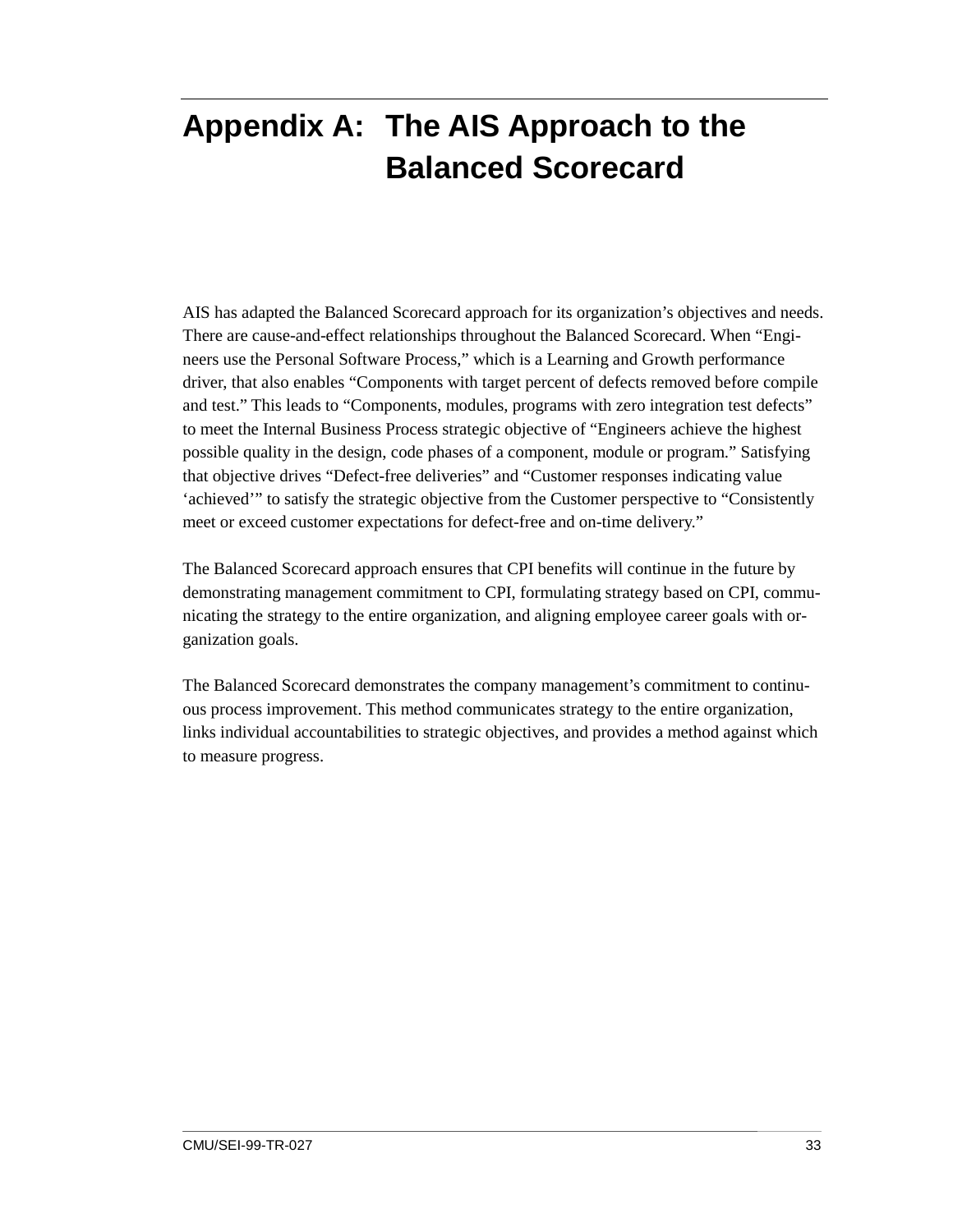The following matrix illustrates how this approach is used by AIS as a guideline.

| <b>Strategic Objectives</b>                                                                                                                                                                                                                                                                                       | <b>Strategic Measurements</b><br><b>Core Outcomes</b>                                                                                                           | <b>Strategic Measurements</b><br><b>Performance Drivers</b>                                                                                                                                                                             |  |  |
|-------------------------------------------------------------------------------------------------------------------------------------------------------------------------------------------------------------------------------------------------------------------------------------------------------------------|-----------------------------------------------------------------------------------------------------------------------------------------------------------------|-----------------------------------------------------------------------------------------------------------------------------------------------------------------------------------------------------------------------------------------|--|--|
| <b>Financial</b><br>Consistently meet or exceed share-<br>holder expectations for<br>- revenue growth<br>- profitability<br>- return on investment                                                                                                                                                                | Employee target ratio of gross<br>revenue to base salary<br>Projects' profitability target                                                                      | Designated expenses target reduc-<br>tion in expense to revenue ratio                                                                                                                                                                   |  |  |
|                                                                                                                                                                                                                                                                                                                   | Increase in shareholder equity                                                                                                                                  |                                                                                                                                                                                                                                         |  |  |
| <b>Customer</b><br>Consistently meet or exceed cus-<br>tomer expectations for<br>- defect free and on-time delivery<br>- value for products and services<br>- achieving time-to-market goals                                                                                                                      | Customer responses indicating<br>value "achieved"<br>Statements of Work lost due to not<br>meeting customer time to market<br>goals                             | Defect-free deliveries<br>On-time or ahead-of-schedule de-<br>liveries                                                                                                                                                                  |  |  |
| <b>Employee</b><br>Consistently meet or exceed em-<br>ployee expectations for<br>- training<br>- compensation<br>- communication<br>- work environment<br>- performance management<br>- career development                                                                                                        | Employee responses and assess-<br>ment indicating P-CMM Repeat-<br>able level key process areas fully<br>satisfied                                              | Disciplined, repeatable, and stable<br>work force practices documented                                                                                                                                                                  |  |  |
| <b>Internal Business Process</b><br>Projects achieve predictable results<br>for effort, schedule, and defects<br>within known range of AIS organi-<br>zation defined process capability<br>Engineers achieve the highest pos-<br>sible quality in the design, code<br>phases of a component, module or<br>program | Projects with actual effort and<br>schedule less than committed ef-<br>fort and schedule<br>Components, modules, programs<br>with zero integration test defects | Projects planned and managed<br>according to their defined process<br>which is an approved tailoring of<br>the AIS organization defined proc-<br>ess<br>Components with target percent of<br>defects removed before compile<br>and test |  |  |
| AIS organization defined process is<br>continuously improved                                                                                                                                                                                                                                                      | New products or product en-<br>hancements with documented<br>quality better than its predecessor                                                                | Process Improvement Proposals<br>submitted and implemented                                                                                                                                                                              |  |  |
| <b>Learning and Growth</b><br>Investment in people, process, and<br>technology enables achievement of<br>customer, employee, and share-<br>holder satisfaction goals                                                                                                                                              | Engineers achieving training goals<br>Engineers align their career goals<br>with company goals<br>Engineers improve productivity                                | Engineers acquire new skills<br>Engineers achieving career plans<br>Engineers use the Personal Soft-                                                                                                                                    |  |  |
|                                                                                                                                                                                                                                                                                                                   | continuously                                                                                                                                                    | ware Process                                                                                                                                                                                                                            |  |  |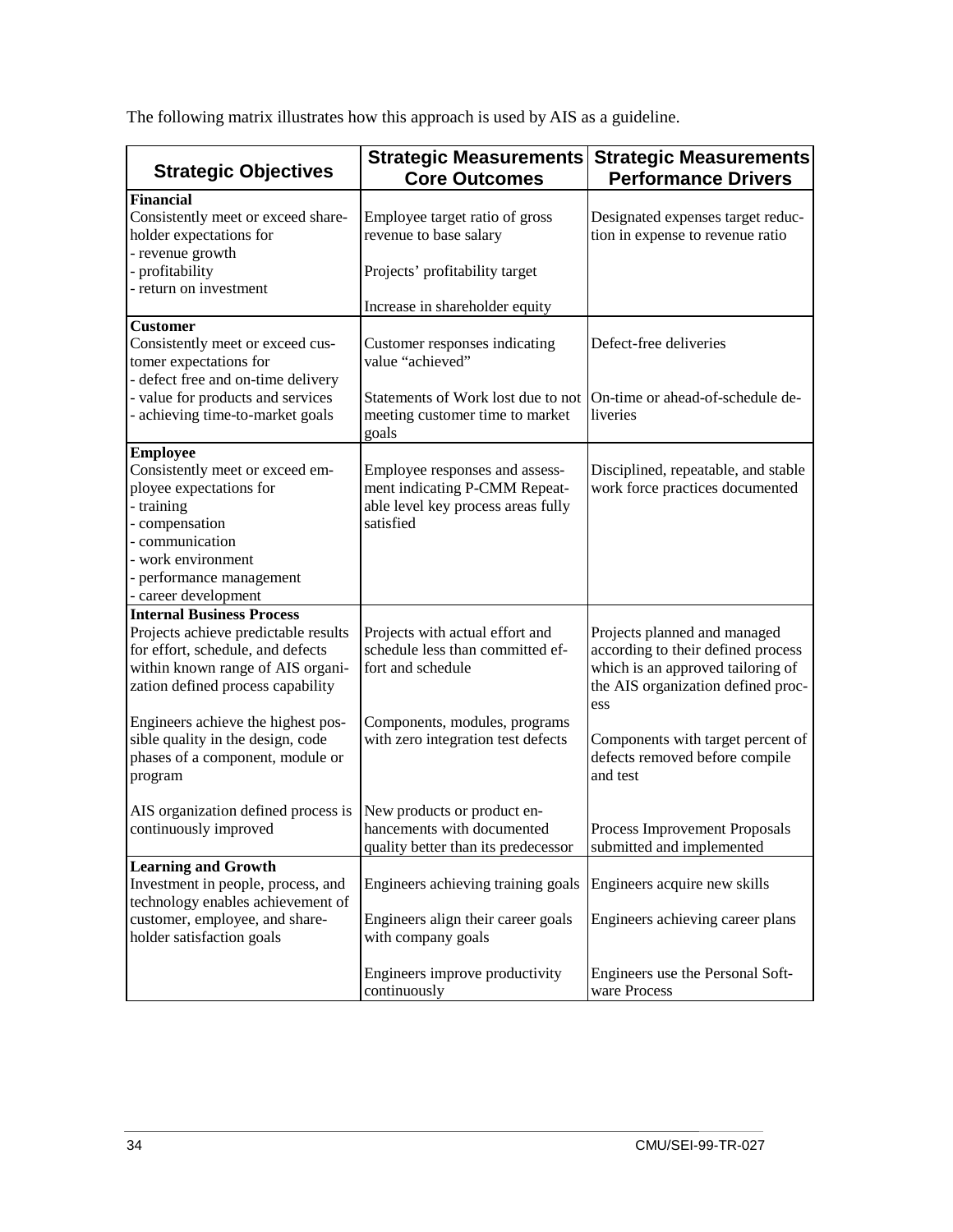# <span id="page-46-0"></span>**References**

| Curtis, Bill; Hefley, William E.; & Miller, Sally. People Capability<br>Maturity Model (CMU/SEI-95-MM-002, ADA 300822). Pittsburgh,<br>PA: Software Engineering Institute, Carnegie Mellon University,<br>1995. Available WWW <url: <br="" http:="" www.sei.cmu.edu="">publications/documents/95.reports/95.mm.002.html&gt;.</url:>                                                     |
|-----------------------------------------------------------------------------------------------------------------------------------------------------------------------------------------------------------------------------------------------------------------------------------------------------------------------------------------------------------------------------------------|
| Ebenau, Robert G. & Strauss, Susan H. Software Inspection Proc-<br>ess. AT&T, 1994.                                                                                                                                                                                                                                                                                                     |
| Humphrey, W. And Sweet, W. Method for Assessing the Software<br>Engineering Capability of Contractors (CMU/SEI-87-TR-23, ADA<br>187230). Pittsburgh, PA: Software Engineering Institute, Carnegie<br>Mellon University, 1987.                                                                                                                                                           |
| Humphrey, Watts. Managing the Software Process. Reading, MA:<br>Addison-Wesley Publishing Company, Inc., 1989.                                                                                                                                                                                                                                                                          |
| Humphrey, Watts. A Discipline for Software Engineering. Reading,<br>MA: Addison-Wesley Publishing Company, Inc., 1995.                                                                                                                                                                                                                                                                  |
| Kaplan, Robert S. & Norton, David P. The Balanced Scorecard.<br>President and Fellows of Harvard College, 1996.                                                                                                                                                                                                                                                                         |
| Paulk, Mark C.; Curtis, Bill; Chrissis, Mary Beth; & Weber, Charles<br>V. Capability Maturity Model for Software, Version 1.1 (CMU/SEI-<br>93-TR-024, ADA 263403). Pittsburgh, PA: Software Engineering<br>Institute, Carnegie Mellon University, 1993. Available WWW<br><url: 93.reports="" <br="" documents="" http:="" publications="" www.sei.cmu.edu="">93.tr.024.html&gt;.</url:> |
|                                                                                                                                                                                                                                                                                                                                                                                         |